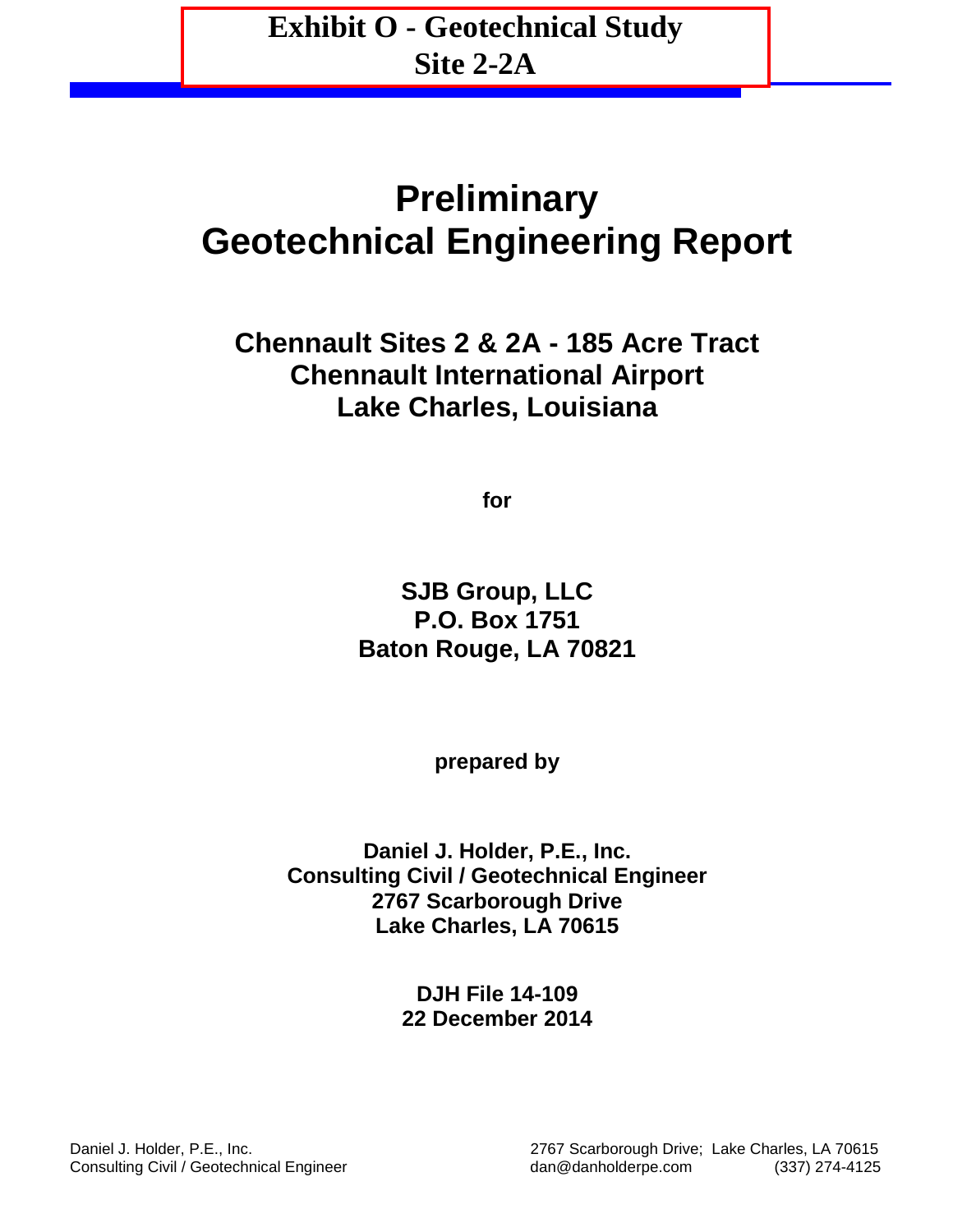## **Daniel J. Holder, P.E., Inc. Consulting Civil / Geotechnical Engineer**

**2767 Scarborough Drive Lake Charles, LA 70615 dan@danholderpe.com 337-274-4125**

22 December 2014

SJB Group, LLC P.O. Box 1751 Baton Rouge, LA 70821

Attn: Mr. Michael L. Thompson, P.E., CET

RE: Preliminary Geotechnical Engineering Report Chennault Sites 2 & 2A - 185 Acre Tract Chennault International Airport Lake Charles, Louisiana DJH File 14-109

Dear Mr. Thompson:

I have completed the Preliminary Geotechnical Engineering Report for the referenced project, and am submitting the same herewith. This work was performed in general accordance with my written scope of work dated 30 January 2014, and was authorized by you in a telephone conversation on 07 November 2014.

Please advise if you have any questions regarding this information, or if I may be of any

additional assistance. It has been a pleasure working with you on this project.<br>Sincerely,<br> $\frac{1}{2}$  in this project. Sincerely, PROFESSIONAL ENGINEER mul Daniel J. Holder, P.E. Louisiana P.E. Reg. No. 26532

Report Distribution:

2 copies; 1 electronic file (.PDF)

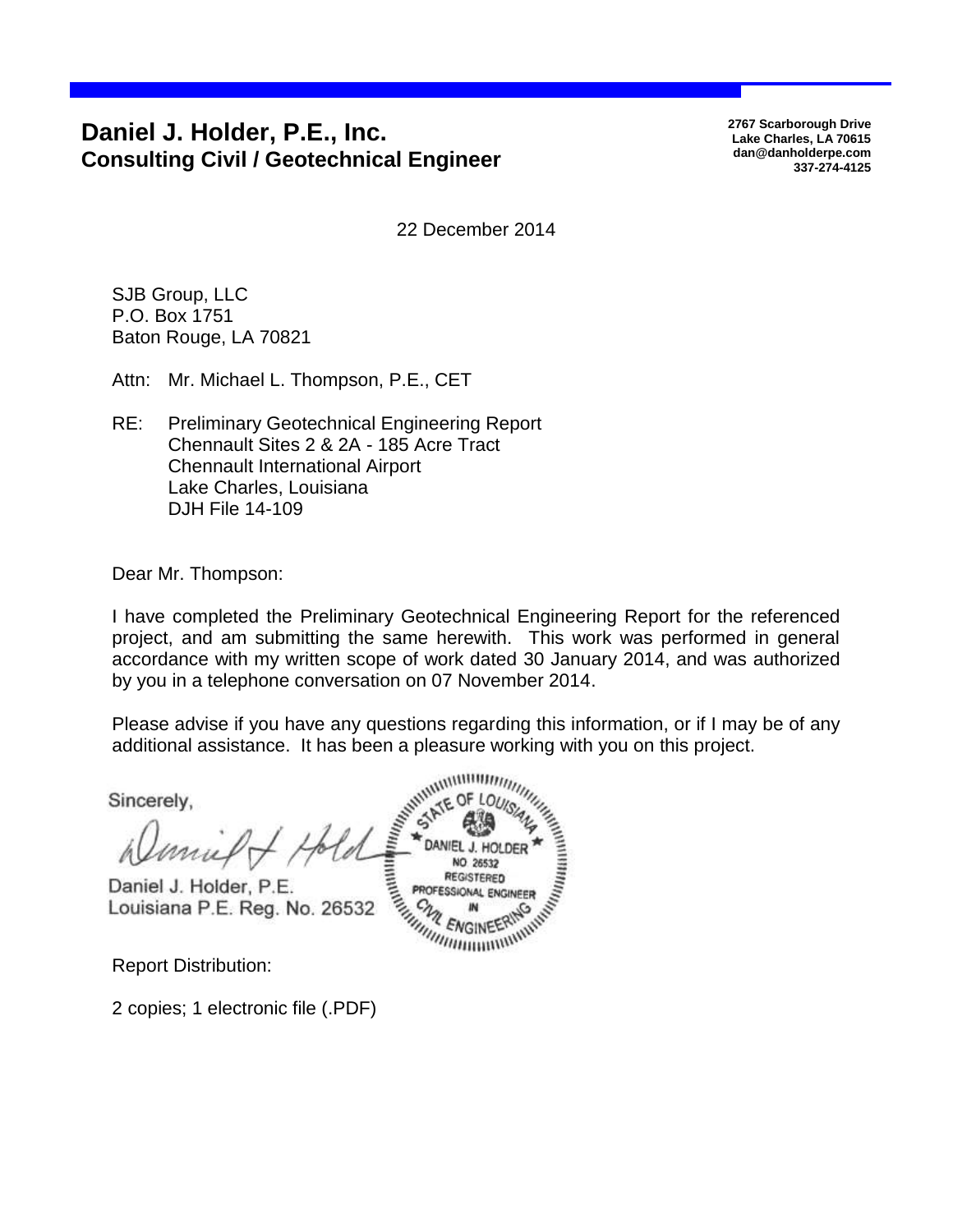## **Preliminary Geotechnical Engineering Report**

## **Chennault Sites 2 & 2A - 185 Acre Tract Chennault International Airport Lake Charles, Louisiana**

### **DJH File 14-109; 22 December 2014**

### **PROJECT INFORMATION**

**1. Description of Project.** Based on the information provided, it is understood that this project will consist of the preliminary geotechnical evaluation of a 185 acre property for the purpose of initial planning for the economic development of this site. No specific development plans are available for the property at present. Thus, the intent of this study is to make a number of widely spaced soil borings at representative locations to provide an overview of soils and ground water conditions and discuss probable earthwork issues, possible foundation types, and provide preliminary geotechnical recommendations for the general economic development of this site. It is understood that additional studies will be made for specific foundation recommendations once more detailed design information is available.

The 185 acre tract is an irregularly shaped parcel situated west of the main airport runway and north of East Prien Lake Road, in Lake Charles, Louisiana. Refer to the Site Vicinity Map (Figure 1) and Google Earth Aerial Photograph and Boring Location Plan (Figure 2) in the Appendix.

### **RESULTS OF INVESTIGATION**

**2. General.** This investigation included the following work activities.

- a review of available geologic information,
- a site reconnaissance by the project engineer,
- two (2) soil borings to the 25 foot depth (B-1 and B-2), intended to supplement three (3) others made for a previous investigation at this site (B-3 through B-5, DJH File 11-045, dated 26 August 2011),
- laboratory testing of selected soil samples,
- engineering analyses and evaluations, and,
- the preparation of this report by the Geotechnical Engineer.

The approximate boring locations are shown on Figure 2 in the Appendix to this report.

**3. Site Conditions.** The 1,000 acre property is essentially a large pasture that is bounded by a large drainage channel on the north and east sides, by East Prien Lake Road on part of the east side and part of the south side, and the Pacific – Missouri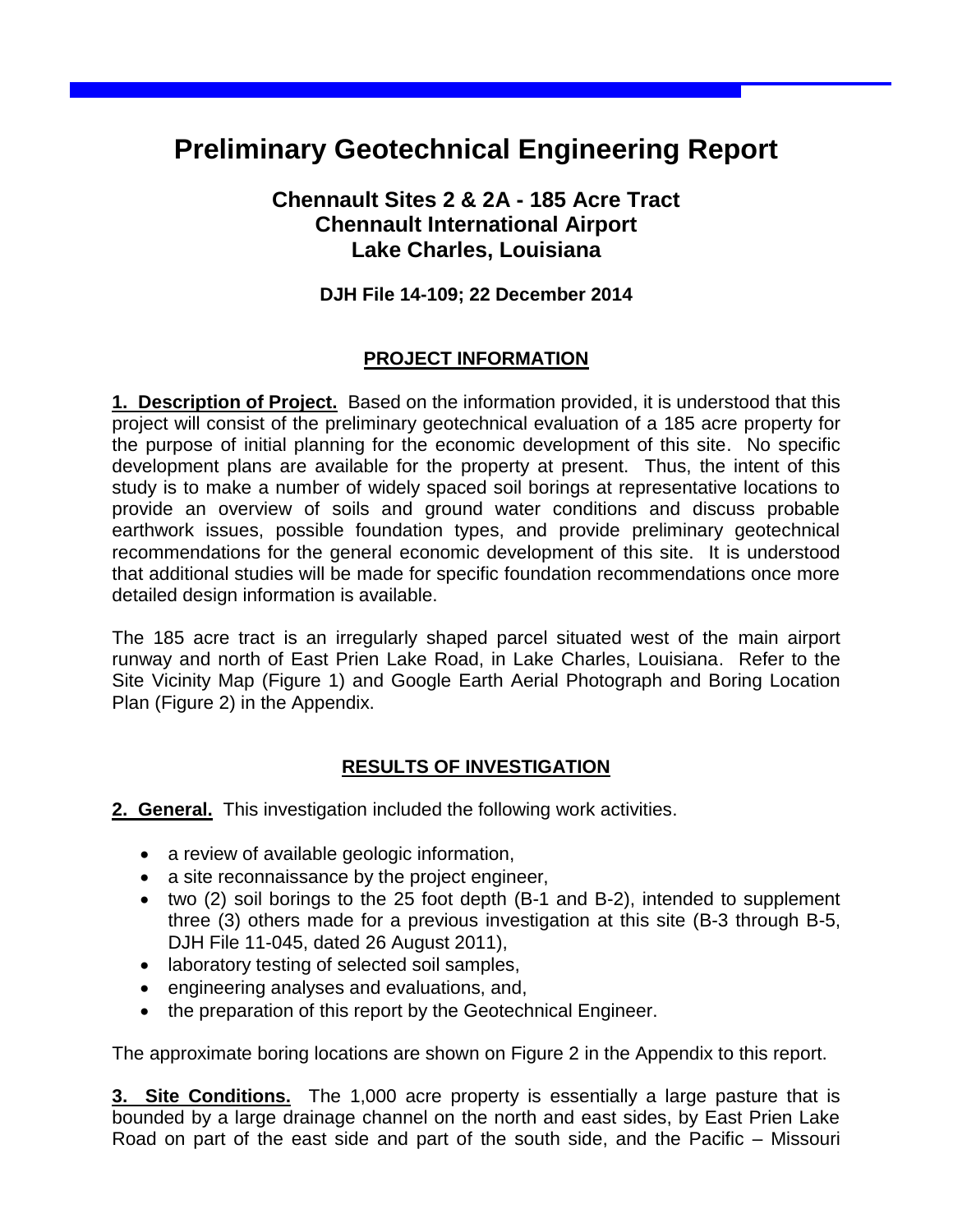Railroad on much of the south side. East Prien Lake Road and the railroad, in addition to forming part of the boundaries of the tract, also cut through the tract. Overall, the site appeared to be relatively flat and level, with poor drainage. Crawfish holes were also observed all over the site.

According to the Geologic Map of Louisiana (*Pope, et al, 1984*), the site is underlain by the Prairie Formation of Pleistocene Age. These soils are described as *"Light gray to light brown clay, sandy clay, silt, sand, and some gravel."* A portable GPS unit indicated that the center of the site is located at an approximate latitude and longitude of N30 $^{\circ}$  12' 06.5" and W 93° 09' 06.7", respectively. The appropriate U.S.G.S. Topographic Map indicates that the site is at an elevation of about +15 MSL. Refer to Figures 1 and 2 in the Appendix

**4. Soil and Ground Water Conditions.** In general, the soils encountered in the borings made at this site may be summarized as follows.

### **Generalized Soil Stratification**

| Depth (ft) | <b>Soil Description</b>                                                                             |
|------------|-----------------------------------------------------------------------------------------------------|
| $0$ to $2$ | Firm dark grayish brown SILTY CLAY (CL) to<br>CLAYEY SILT (CL-ML), w/ roots                         |
| $2$ to 8   | Stiff light gray & tan SILTY or SANDY CLAY (CL),<br>w/ brown oxides, silt streaks, & crawfish holes |
| 8 to 17    | Stiff reddish brown & light gray SILTY CLAY (CL) & CLAY (CH),<br>w/ black oxides & sand layers      |
| 17 to 25   | Firm to stiff dark gray CLAY (CH), w shells                                                         |

The borings were initially advanced using dry augering methods to determine the presence of and the hydrostatic conditions of ground water in the boreholes. Ground water was first encountered at about the 3 to 4½ foot depth (9 to 10 foot in 2011), and was not observed to rise significantly during a brief (about 15 minute) observation period. The depth to ground water can fluctuate with seasonal variations in rainfall and evaporation, etc.; the shallower ground water depths observed in 2014 are probably due to "perched" conditions. The actual depth to ground water should be determined more accurately at the time of construction, but may be assumed to be at a depth of about 6 to 8 feet at this site.

It should be emphasized that the actual soil and ground water conditions encountered in the relatively few soil borings made for this preliminary investigation varied widely. The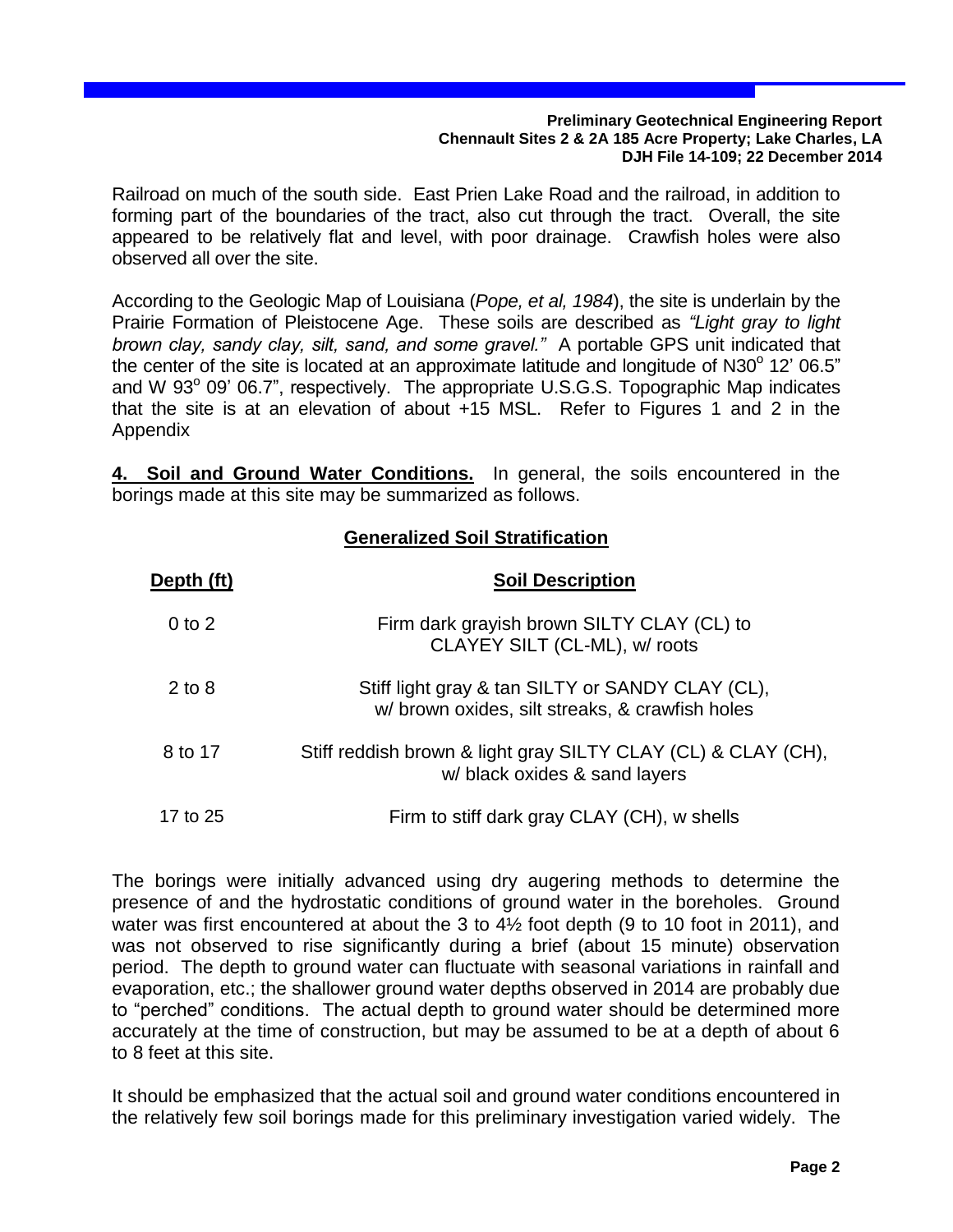information contained in this section has been generalized from the data obtained from all of the soil borings made for this investigation, and is meant to provide with a general overview of the soil and ground water conditions. For more specific information, refer to the Boring Logs in the Appendix.

## **GEOTECHNICAL RECOMMENDATIONS**

**5. General Considerations.** The soil conditions encountered in the very widely spaced soil borings made for this investigation consisted of about 2 feet (or more) of silty surface soils, followed by firm to stiff natural clayey soils and some sandy soils to the limit of the exploration at about the 25 foot depth.

These soil conditions should be suitable for a wide variety of development options, including single story metal buildings to wood or steel frame buildings of several stories. Conventional shallow spread footings or reinforced slab-on-grade foundations should be suitable for the support of these structures, or drilled, cast-in-place concrete shafts may be considered for relatively heavy buildings or where settlement movements are less tolerable.

Typical site preparation and earthwork procedures (e.g., stripping the top 2 feet or more of silty soils and placing select fill to achieve the desired subgrade) should be expected at this site.

Although recommendations for foundations, etc., for specific buildings is beyond the scope of this preliminary investigation, typical recommendations for Site Preparation and Earthwork, Shallow Foundations, and Drilled Shaft Foundations are provided in Sections 6, 7, and 8, respectively. It is understood that additional study, including more field exploration and laboratory testing will be required to provide detailed design information once more specific building information is available.

**6. Site Preparation and Earthwork Activities.** Typically, all vegetation, organic matter, and roots, etc., is removed from the site to expose the firm to stiff clayey subgrade. An undercut of about 2 feet or so should be anticipated at this site, with deeper undercuts in some areas. The exposed subgrade surface should be inspected to ensure that a suitable surface exists upon which to place select fill. This inspection may include proofrolling the subgrade with a loaded, tandem-axle dump truck or other means as determined by the inspector. Any areas that are determined to be unsuitable for fill placement should be further undercut or stabilized to achieve a stable subgrade surface. Proper subgrade preparation and inspection is essential for the development of this project.

Once a firm subgrade exists upon which to conduct fill operations, select fill may be placed to achieve the desired building pad elevation, if required. Select fill should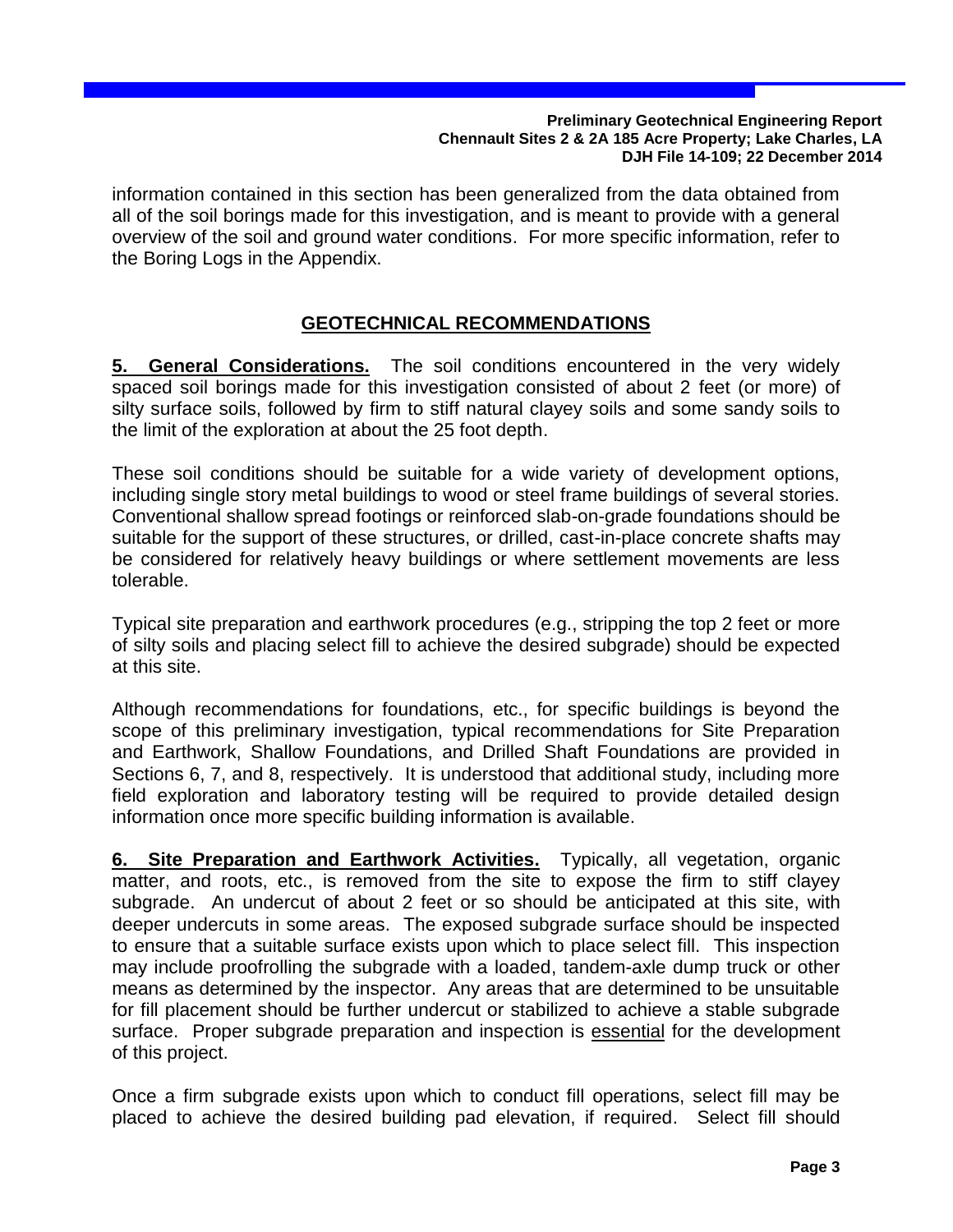consist of a silty or sandy clay with a Liquid Limit of 30 to 42 and a Plasticity Index of 12 to 22. The fill should be placed in 6 inch thick loose lifts or less and compacted to 95% of the Standard Proctor Maximum Dry Density at +2% of the Optimum Moisture Content (ASTM D 698). Each lift should be tested to ensure compliance with these recommendations prior to placing subsequent lifts. A minimum testing frequency of one test per 2,500 square feet, but not less than 3 tests, per lift is recommended. All subgrade preparation and earthwork activities should be observed and tested by qualified personnel experienced in earthwork inspection.

Good surface drainage should be established prior to and during the earthwork activities. Standing water on the subgrade or in any excavations should be promptly drained or pumped off.

**7. Shallow Foundations.** The shallow soils at this site or properly placed and compacted select fill should be suitable for the support of shallow foundations for lightly loaded buildings. The following general recommendations for shallow foundations can be used for planning purposes for this site.

7.1 Reinforced Slab (or "Ribbed") Foundation. Typically, a reinforced slab foundation is used for lightly loaded buildings in this area to help accommodate normal soil movements. A reinforced slab foundation consists of a monolithic slab-on-grade with turned-down edges (perimeter grade beams); interior grade beams may be included if required by the building loads and/or stiffness considerations. The perimeter grade beams function as shallow foundations to carry the exterior wall loads and serve to cutoff moisture fluctuations in the soils supporting the slab from the surrounding environment. Interior grade beams serve to stiffen the slab system, allowing it to better accommodate movements in the supporting soils. Interior grade beams should be located beneath any load bearing interior walls and/or columns, in which case they should be designed as a shallow foundation. In general, interior grade beams should be spaced at distances of 15 feet or less (each way). Adequate reinforcement, as determined by the structural engineer, should be provided in the slab-on-grade foundation and grade beams. The entire slab system should be placed monolithically (in one pour), or dowelled to provide equivalent rigidity.

The slab foundation may be reinforced with conventional reinforcing steel (rebar) or post tensioned steel tendons (i.e., a post-tensioned slab). The slab and grade beam dimensions and reinforcement of either foundation system should be determined by a qualified design professional knowledgeable in the design of slabs-on-grade.

The slab section should be underlain by a suitable polyethylene vapor barrier (e.g., Visqueen) and a granular leveling layer. The vapor barrier should extend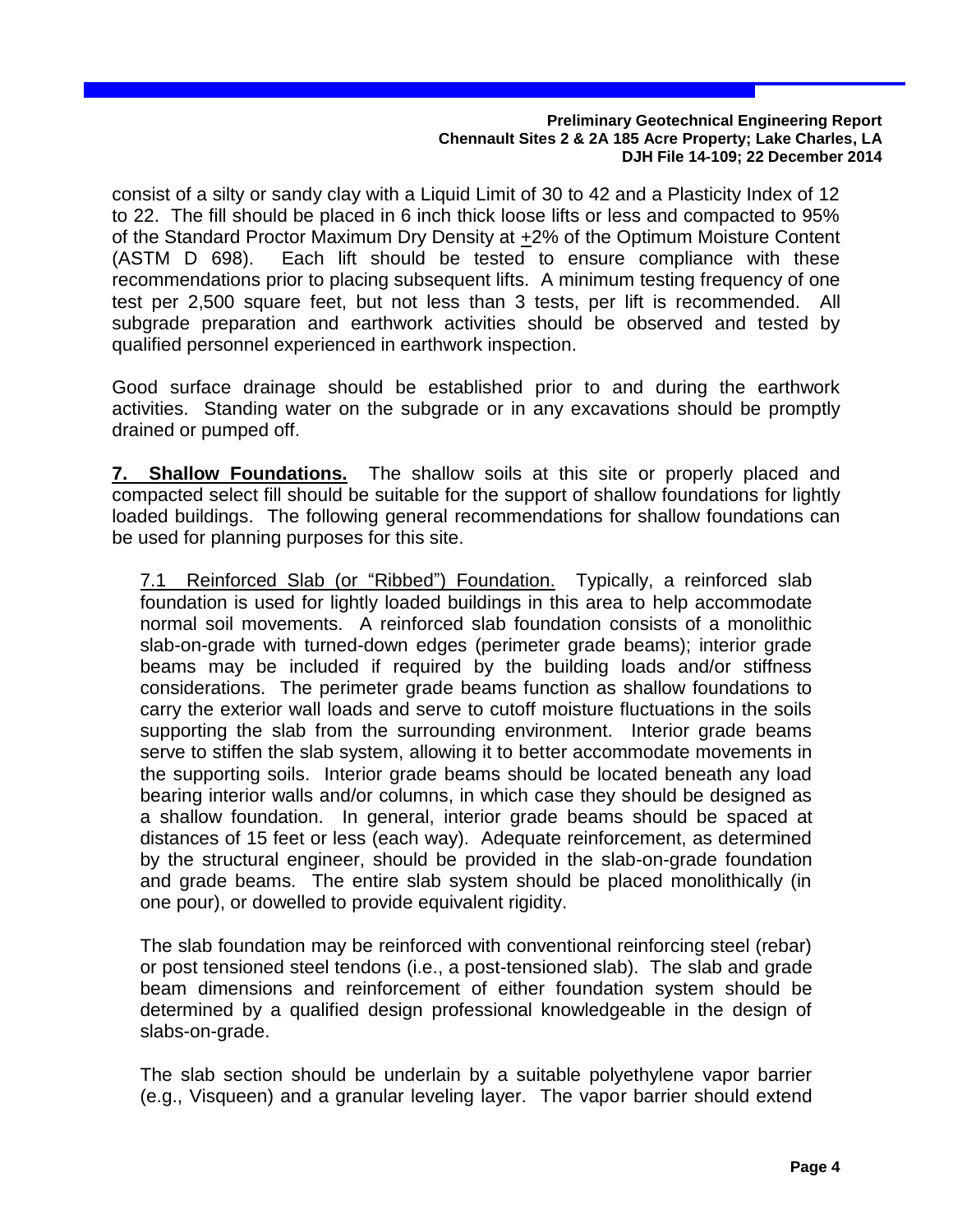beneath the grade beams and/or shallow foundation elements; the granular layer is typically located just beneath the slab-on-grade.

7.2 Bearing Capacity and Settlement Estimates. Shallow foundations should bear within the undisturbed, stiff clayey soils or properly placed and compacted select fill at a depth of at least 2 feet. Typically, a net allowable soil bearing pressure of 2,000 pounds per square foot (psf) is recommended for continuous footings, and 2,600 psf for isolated column footings in the stiff, shallow natural soils and/or properly placed and compacted fills in this area.

The allowable bearing pressures recommended in the preceding paragraph are net values, which means that the weight of the footing and overlying backfill has already been accounted for. Regardless of the computed footing width, a minimum footing width of 18 inches and 24 inches is recommended for continuous and isolated footings, respectively, to minimize the possibility of localized "shear punch" failure.

The long term settlement of shallow foundations is typically on the order of 1 inch or less for foundations designed for the recommended bearing pressures.

7.3 Rectangular Footings and Overturning. Capacities for rectangular footings may be increased according to the following formula:

$$
q_r = q_w (1 + 0.3 B/L)
$$

where  $q_r$  = net allowable bearing pressure for rectangular footings (psf)  $q_w$  = net allowable bearing pressure for continuous footings given in Section 7.2 (psf)  $B =$  footing width  $L =$  footing length (L>B)

Resistance to overturning loads should only consider the *effective* footing area, i.e., the portion of the footing centered beneath and effective in carrying the load. The equivalent footing dimensions B' and L' of the effective footing area are defined as:

$$
B' = B - 2e_B \qquad \text{and} \qquad L' = L - 2e_L
$$

where  $e_B$  and  $e_L$  are the eccentricity in each direction. Eccentricity is defined as the moment (M) divided by the axial load (P), or

$$
e_B = M_B / P_B \qquad \text{and} \qquad e_L = M_L / P_L
$$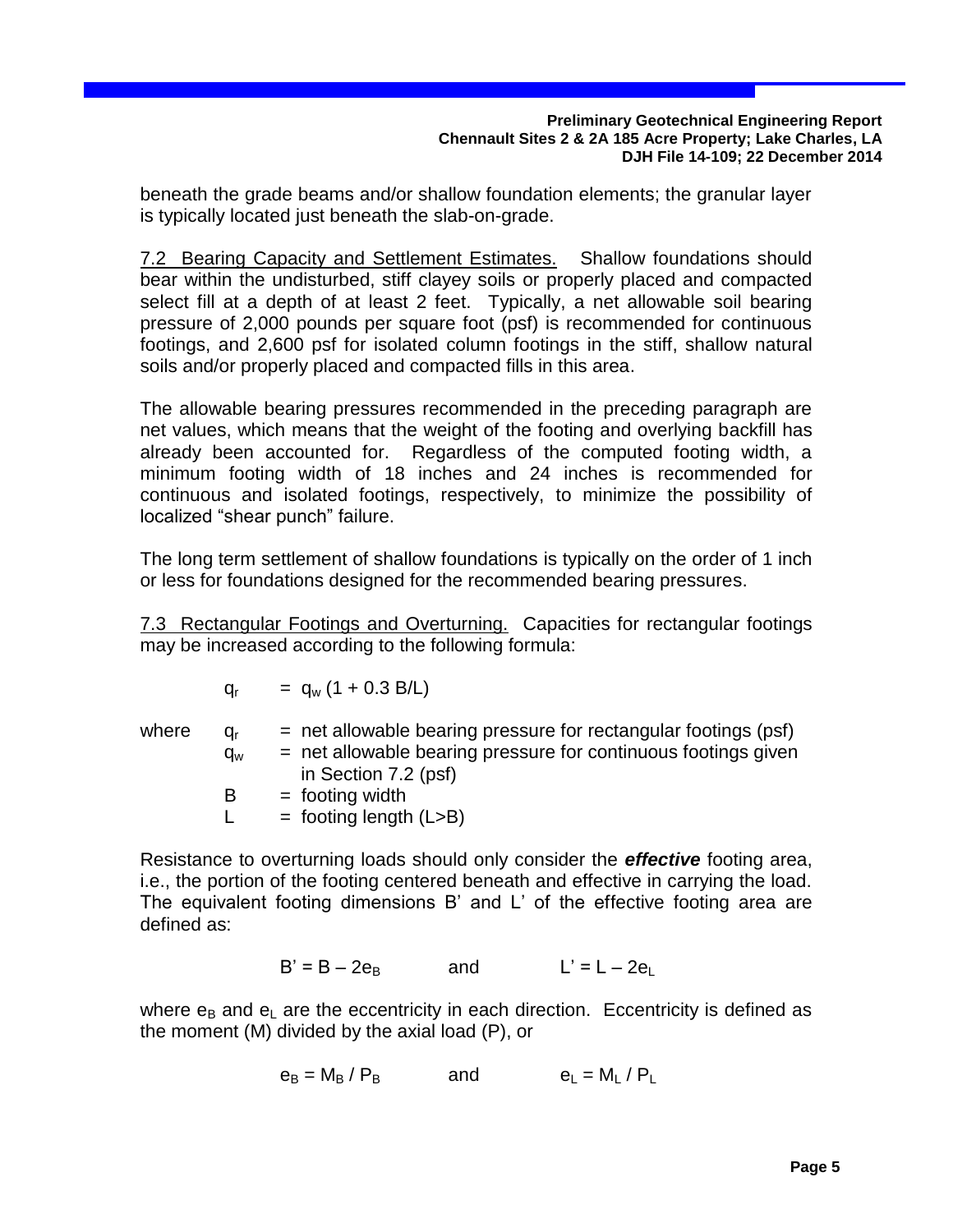7.4 Lateral Loads. Lateral loads on foundations will be resisted by lateral earth pressure against the side of the foundation and skin friction (or adhesion) between the base of the foundation and the underlying soil. The lateral earth pressure resistance should be neglected for shallow (i.e., 4 feet deep or less) foundations, and, in any case, the sliding resistance should be more than adequate for the anticipated lateral loads. The allowable sliding resistance may typically be taken as 250 psf for foundations bearing on undisturbed natural soils. This value includes a factor of safety of about 2 against shear failure of the foundation soils.

7.5 Construction Considerations. Shallow (i.e., less than about 4 to 6 feet deep) excavations in clayey soils should remain stable (i.e., not cave) for short periods of time in the absence of surface or ground water. The reinforcing steel and concrete should be placed expeditiously following the completion of the excavation. The excavation should not be permitted to stand open any longer than necessary. Any water that may accumulate in the excavation should be pumped out immediately.

The foundation excavations should be inspected by a qualified representative of the geotechnical engineer to ensure that the bearing surface is properly prepared prior to placing the reinforcing steel or concrete for the foundation. The soils at this site can become significantly weaker if wetted or disturbed during the construction operations. Traffic in the excavation should be prohibited, and drainage should be provided to direct surface and ground water (if any) away from the excavation. If the concrete for the foundation will not be placed on the same day as the excavation, a "mud mat" of lean concrete should be placed to protect the bearing surface.

According to OSHA regulations (CFR 1926.650 through 1926.652, and Appendix A to Subpart P), the contractor is responsible for developing and maintaining the appropriate safety systems for excavations on the project. The soils should be classified as Type C for this purpose. Recommendations for temporary slopes and/or shoring are beyond the scope of this investigation, but can be provided upon request once more specific design details are available.

After the foundation is placed, the excavation should be properly backfilled. The on-site soils should be suitable for this purpose, following some processing (e.g., mixing and moisture control, etc.) to achieve the specifications previously provided in this section. The fill should be placed in thin lifts (6 inches thick or less before compaction) and compacted thoroughly (to at least 95% of the Standard Proctor Dry Density value) before the next lift is placed. All backfill operations should be monitored and approved by the geotechnical engineer's representative as part of the Construction Inspection Services.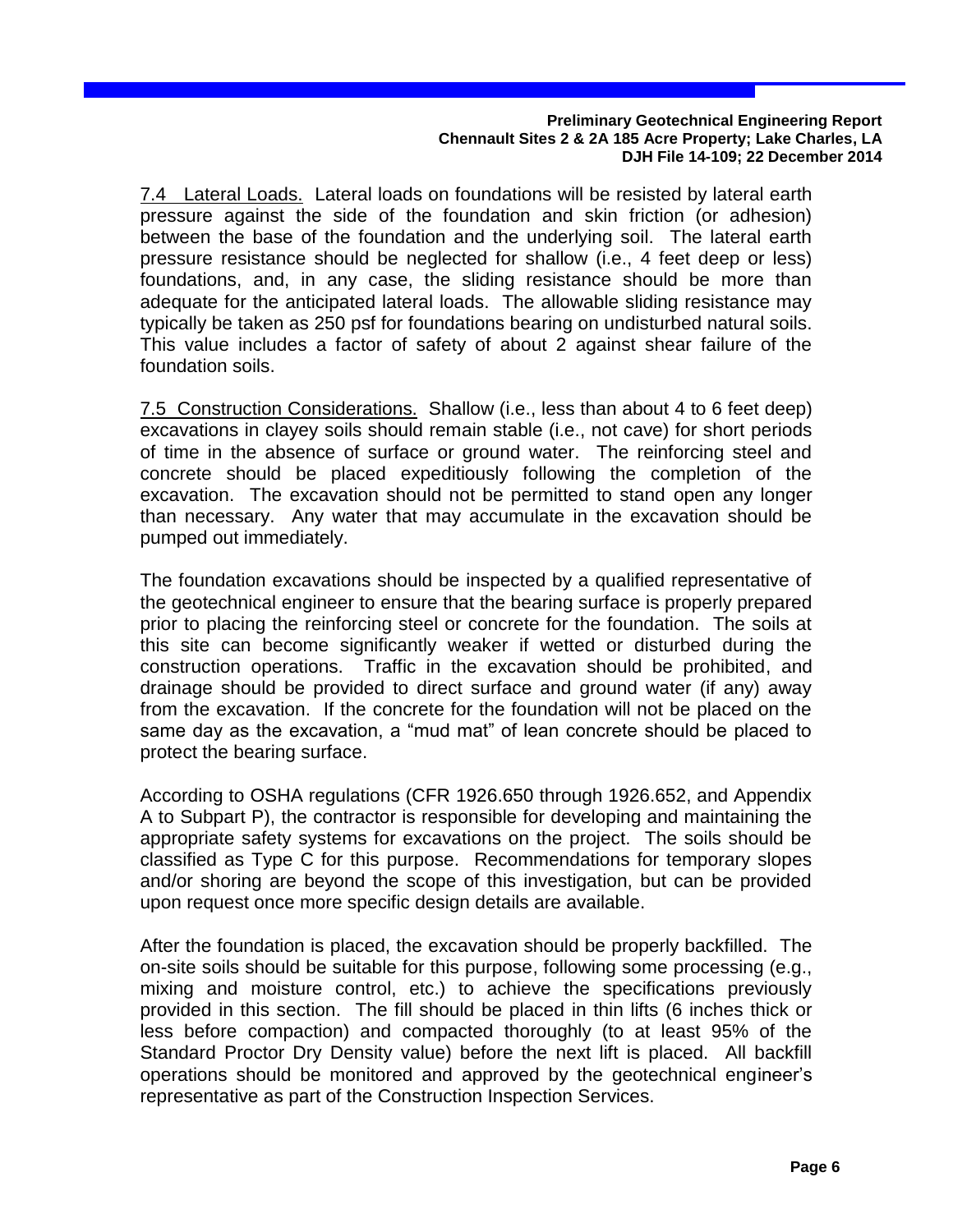**8. Drilled Shaft Foundations.** The deeper, natural soils at this site should be suitable for the support of drilled shaft foundations for relatively heavily loaded buildings or those that have strict settlement criteria. Drilled shafts are especially suitable for resisting the relatively large axial and shear loads and overturning moments typical of steel frame structures. As long as the site preparation and earthwork activities described in Section 6 are followed, grade supported reinforced floor slabs should be able to be used with the drilled shafts. The following general recommendations for shallow foundations can be used for planning purposes for this site.

Straight-sided drilled shafts should be utilized at this site; belled (underreamed) shafts will experience construction difficulties due to the presence of sandy soils and ground water at this site, particularly between about the 8 to 12 foot depth. Excavations for drilled shafts will require the use of full depth drilling slurry and/or temporary steel casing to maintain the sides of the excavations (i.e., prevent caving). Temporary steel casing should be effective if it is extended into the deeper clayey soils and used to "seal off" the shallow water bearing sandy soils. The contractor should be thoroughly experienced with the use of these drilling techniques or significant construction difficulties and/or inadequate shaft sections could result. Refer to Section 8.5 for construction considerations.

8.1 Axial Capacity. The compressive axial capacity of drilled shafts is derived from skin friction at the soil-shaft interface and end bearing. Uplift resistance is provided by skin friction and the buoyant weight of the shaft.

Numerous shaft diameters and embedment depths may be considered in order to allow the project designer to select the most suitable shaft geometry for the specific loading conditions. Representative values for drilled shafts in this area are tabulated below. The allowable shaft capacities include factors of safety of 2 and 2.5 for skin friction and end bearing in compression, respectively, and 2.5 for skin friction in uplift. The buoyant unit weight of the shaft is also included in the provided uplift capacities, along with a factor of safety of 1.1. Capacities for intermediate diameters and/or depths may be interpolated from the table. Extrapolation beyond the specified diameters and depths is not recommended without further consultation.

|                         |                            | Typical Allowable Compression/Uplift Loads for Single Drilled Shaft Foundations (kips) |                            |                            |
|-------------------------|----------------------------|----------------------------------------------------------------------------------------|----------------------------|----------------------------|
| Depth <sup>*</sup> (ft) | 18 Inch<br><b>Diameter</b> | 24 Inch<br><b>Diameter</b>                                                             | 30 Inch<br><b>Diameter</b> | 36 Inch<br><b>Diameter</b> |
| 10                      | 18/12                      | 27/17                                                                                  | 36/22                      | 47/27                      |
| 15                      | 33/22                      | 47/30                                                                                  | 64 / 38                    | 82/48                      |
| 20                      | 47/34                      | 66/46                                                                                  | 87/59                      | 110/73                     |

\* Depth refers to depth below existing site grades.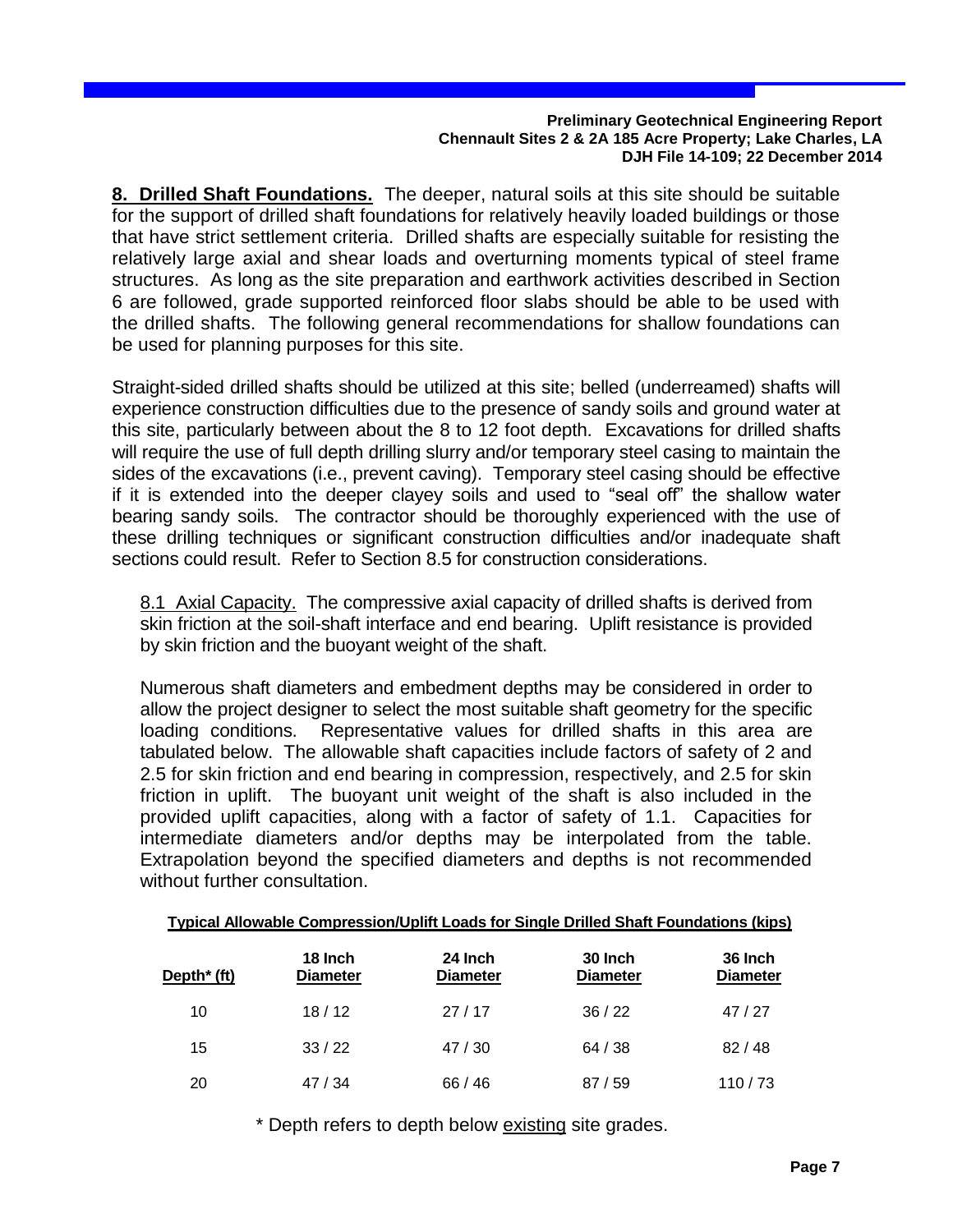All shaft capacities cited above are based on good quality construction procedures being utilized. Sufficient full depth reinforcement, as determined by the structural engineer, is required to develop the full tensile capacity of the shaft.

8.2 Settlement. Total settlements for drilled shaft foundations designed and constructed in accordance with these recommendations are estimated to be about one-quarter inch or less. Differential settlements between adjacent shafts should be about one-half to three-quarters of the observed total settlement.

8.3 Lateral Loads and Overturning Moments. It is not known if the tops of the drilled shafts will be subject to lateral loads and/or overturning moments, or if these forces will be resisted by the structure itself. The evaluation of lateral loading and overturning moments on drilled shafts can be complex and time consuming for a large number of shaft geometries, such as that provided in Section 8.1. Once the final loading conditions on the drilled shafts are known, this office should be contacted for further evaluation.

8.4 Shaft Spacing and Group Effects. Shafts should be spaced a minimum of 2.5 to 3 diameters center-to-center or 5% of the shaft length, whichever is greater. Large groups of shafts are not anticipated; however, if groups of 5 or more shafts are utilized, the Geotechnical Engineer should be permitted to evaluate group efficiencies.

8.5 Construction Considerations. Excavations for drilled shafts will require the use of full depth drilling slurry and/or temporary steel casing to maintain the sides of the excavations (i.e., prevent caving). Temporary steel casing should be effective if it is extended into the deeper clayey soils and used to "seal off" the shallow water bearing sandy soils. The contractor should be thoroughly experienced with the use of these drilling techniques or significant construction difficulties and/or inadequate shaft sections could result.

Drilling slurry, if utilized, should be introduced into the excavation immediately upon drilling, and maintained at full depth during the drilling and concreting operations. The excavation and concrete placement should proceed as expeditiously as possible. Once the excavation is started, it should be completed and concrete placed without delay. The slurry should be premixed and brought to the proper consistency, etc., before introducing into the excavation. The drilling tools (augers) should be designed such that the slurry can pass freely around or through the tool as the auger is withdrawn, and the auger should be operated slowly enough that suction does not develop beneath the auger and cause caving. The bottom of the excavation should be cleaned out with an air lift pump or similar device; a clean-out bucket is not recommended. Prior to cleanout, the slurry should be allowed to stand undisturbed for about 15 to 30 minutes to allow all suspended solids to settle out.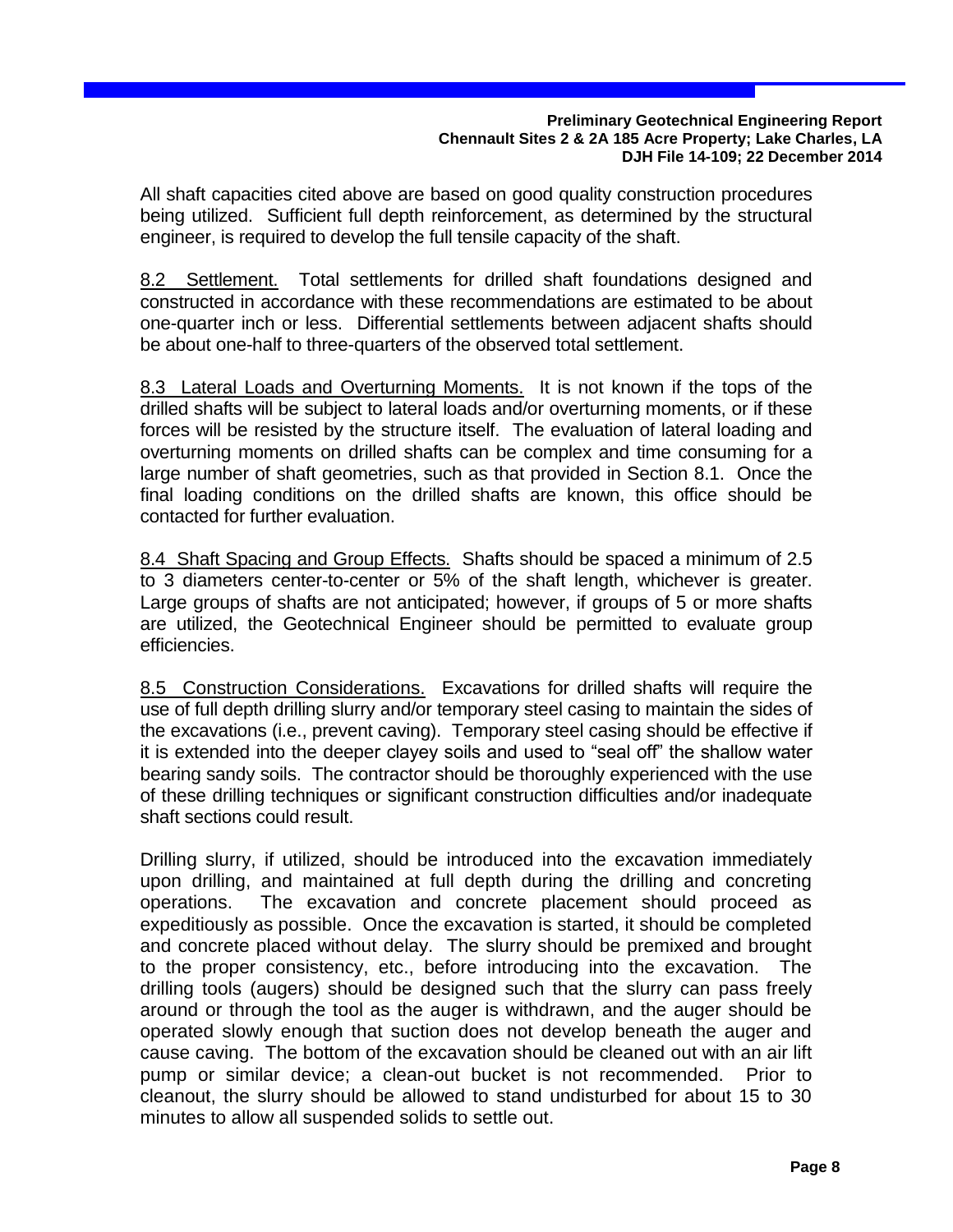The reinforcing steel and concrete for the shaft should be placed immediately after the clean out operations are complete. The reinforcing cage should be fixed in place with centralizers or other means so that it is not disturbed by the concrete placement. If temporary steel casing is used achieve a dry excavation, the concrete may be dropped freely through the excavation, provided it is not permitted to strike any obstructions on the way down and does not land in standing water. If this cannot be achieved, a full depth tremie should be utilized to place the concrete. A "head" of concrete of at least 5 feet above the bottom of the casing should be maintained while the temporary casing is withdrawn.

If drilling slurry is utilized, the concrete should be placed by means of a full depth, water-tight tremie with a valve or other means of separating the slurry from the concrete (e.g., a pig). The concrete should be proportioned so that it has the proper strength as determined by the project designers, while maintaining a slump of 6 to 8 inches at the time of placement. This is critical to ensure that the slurry is completely displaced, and that no voids remain within the completed shaft. All drilling and concreting operations should be observed by qualified personnel experienced in drilled shaft inspection techniques.

8.6 Floor Slabs. The floor slabs should consist of ground supported slab-ongrade placed monolithically with exterior and interior grade beams. The grade beams should be designed to rest upon and span across the drilled shaft foundations. The exterior grade beams should extend to a minimum depth of 2 feet below exterior finished grade to help minimize moisture fluctuations of the soils supporting the floor slab. The interior grade beams may be placed at any convenient depth as required by the structural considerations for the floor slab system. Sufficient reinforcement (for both positive and negative moments) and control joint spacing, as determined by the Structural Engineer, should be utilized.

## **OTHER GEOTECHNICAL CONSIDERATIONS**

**9. Drainage.** Proper long term drainage should be provided to direct surface water away from the completed building foundations. Gutters and downspouts, as well as positive site grading, should be utilized for this purpose as required.

**10. Additional Consulting Services.** The Geotechnical Engineer should be kept informed of and permitted to address all aspects of the soils-related aspects of the project. Often, concerns may arise that are not specifically addressed by the Geotechnical Engineering Report. A brief conference can often address any such concerns, and can identify any other issues not anticipated by the design team.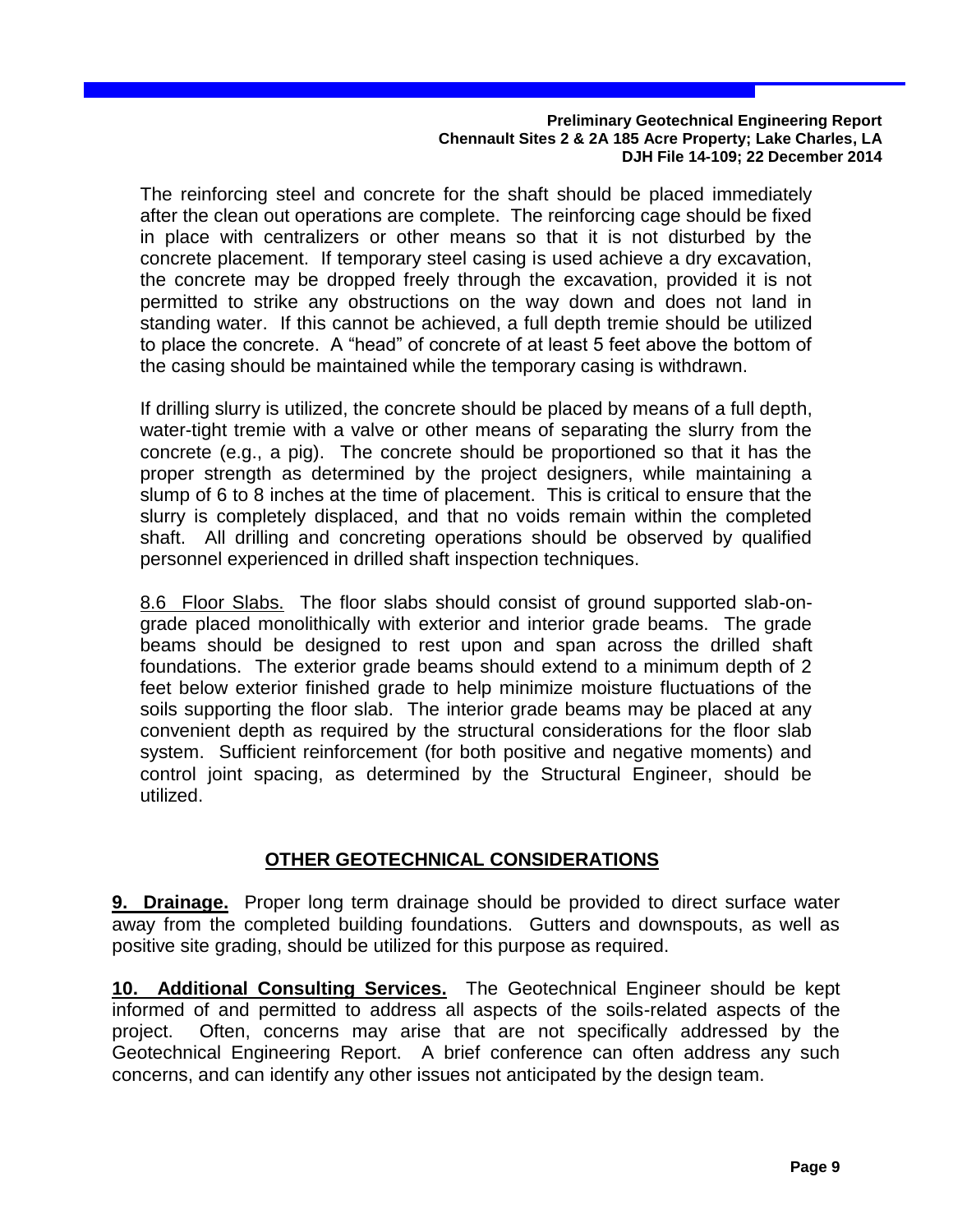Upon completion of design, and prior to the start of construction, the Geotechnical Engineer should be provided with the opportunity to review the design drawings and specifications to assure compliance with the Geotechnical Engineering Report. Such review is considered to be an integral part of the recommendations of this report.

**11. Construction Inspection Services**. Construction inspection services for this project are essential to assure that the soil conditions do not vary from that assumed in this report and to ensure that the recommendations in this report are followed. These services should be retained by the owner to assure that unbiased reporting is provided. The Geotechnical Engineer should be provided with timely copies of all test results.

**12. Limitations.** This report is based upon the information provided by the owner's representative, as well as the soil and ground water conditions encountered during the field investigation. Variations may occur away from or between the borehole locations. If such variations become apparent, or if the nature of the project changes significantly, the Geotechnical Engineer should be consulted for additional recommendations. It is understood that additional study will be required to provide specific foundation recommendations once more detailed design information is available.

The recommendations in this report pertain only to the soils-related aspects of the project. The structural design of the building foundations is beyond the scope of these services. Likewise, this report does not address the environmental aspects of the project. We would be pleased to assist with these additional services if requested.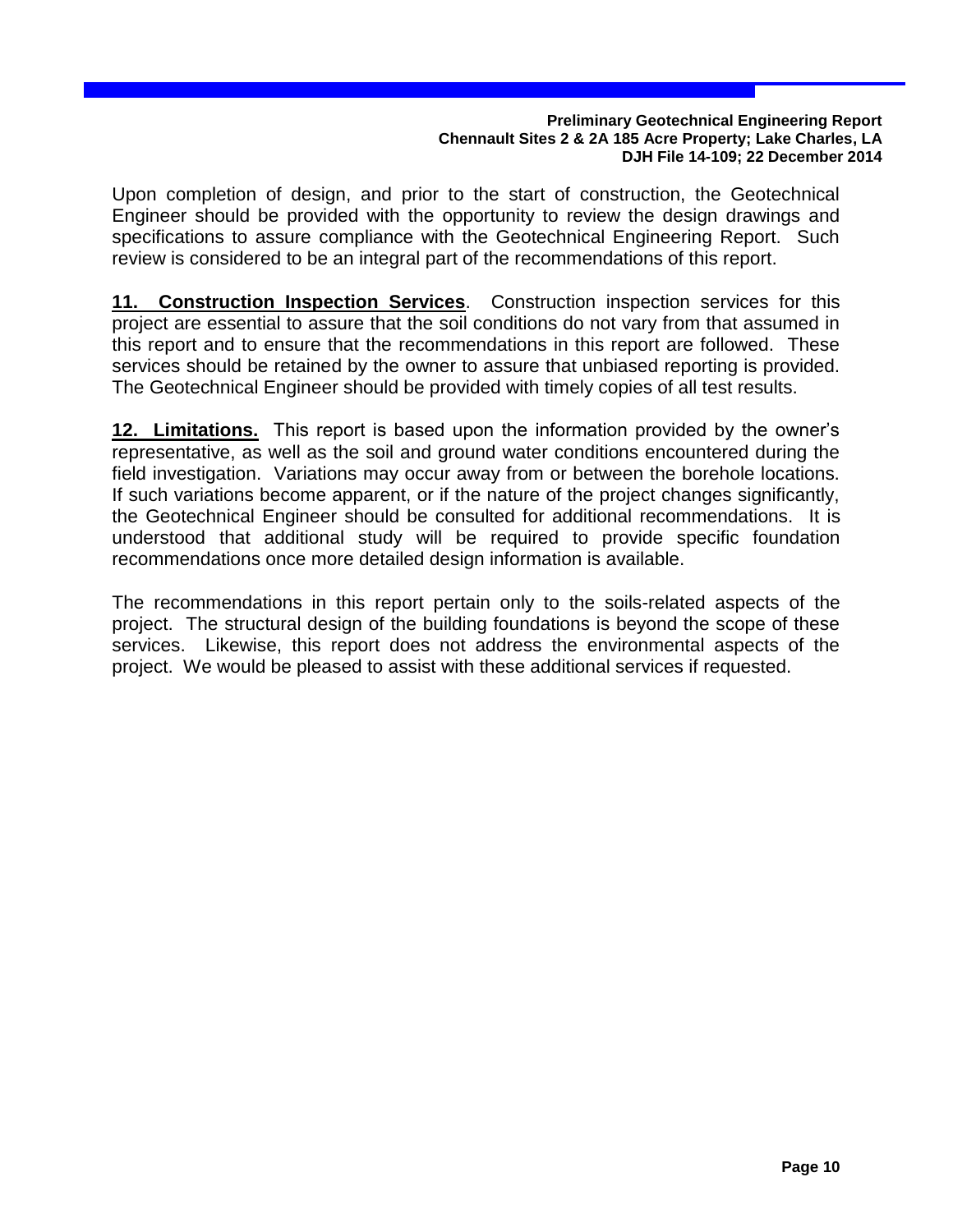## **APPENDIX**

U.S.G.S. Topographic Map / Site Vicinity Map (Figure 1)

Google Earth Aerial Photograph and Boring Location Plan (Figure 2)

Soil Boring Logs (5)

Particle Size Analyses (2) (Figures PSA-1 and PSA-2)

Description of Field and Laboratory Testing Procedures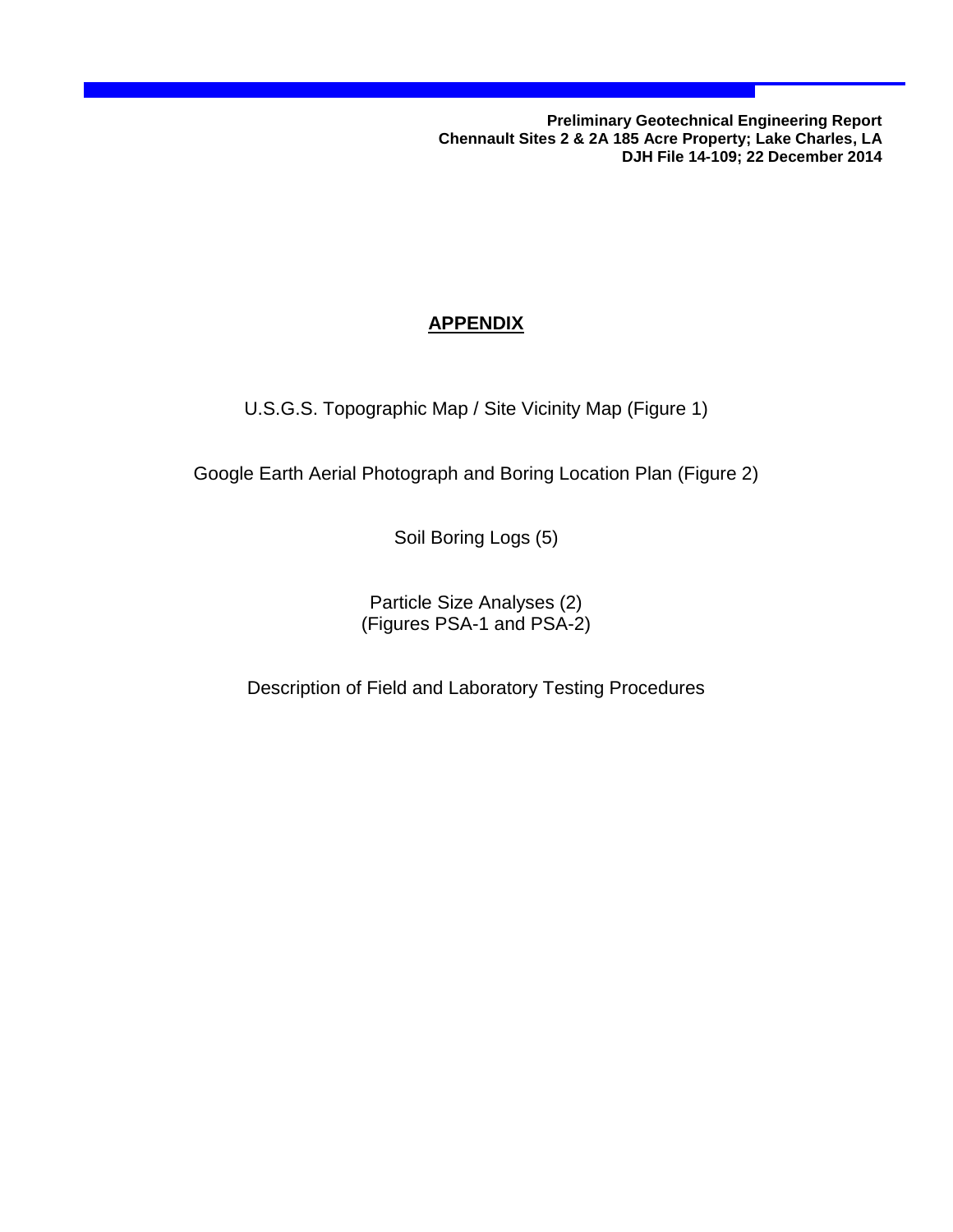

*Source: U.S.G.S. 7.5 Minute Topographic Map, 1999 (3-D TopoQuads, DeLorme)*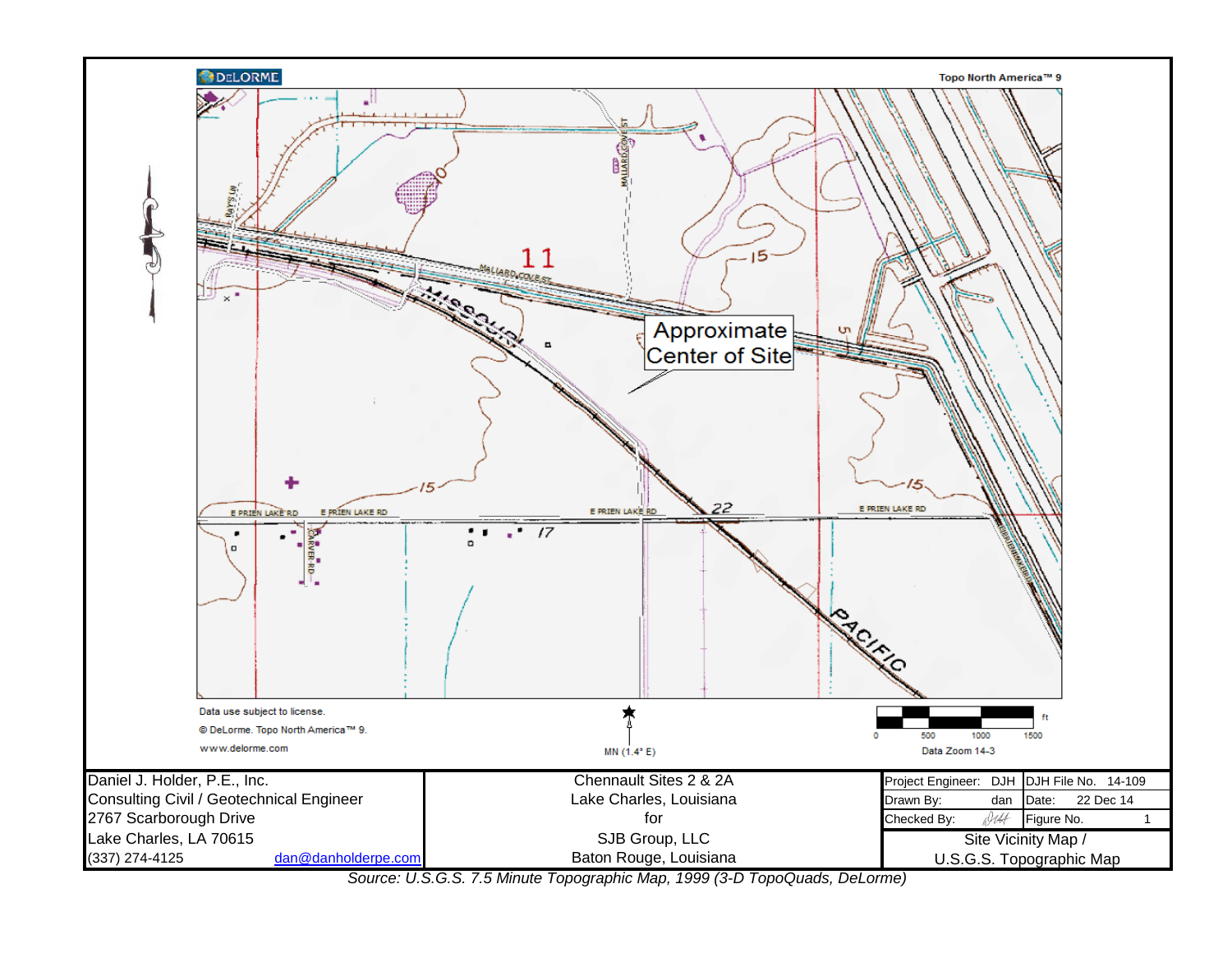

*Source: Site Plan Provided By SJB Group, LLC*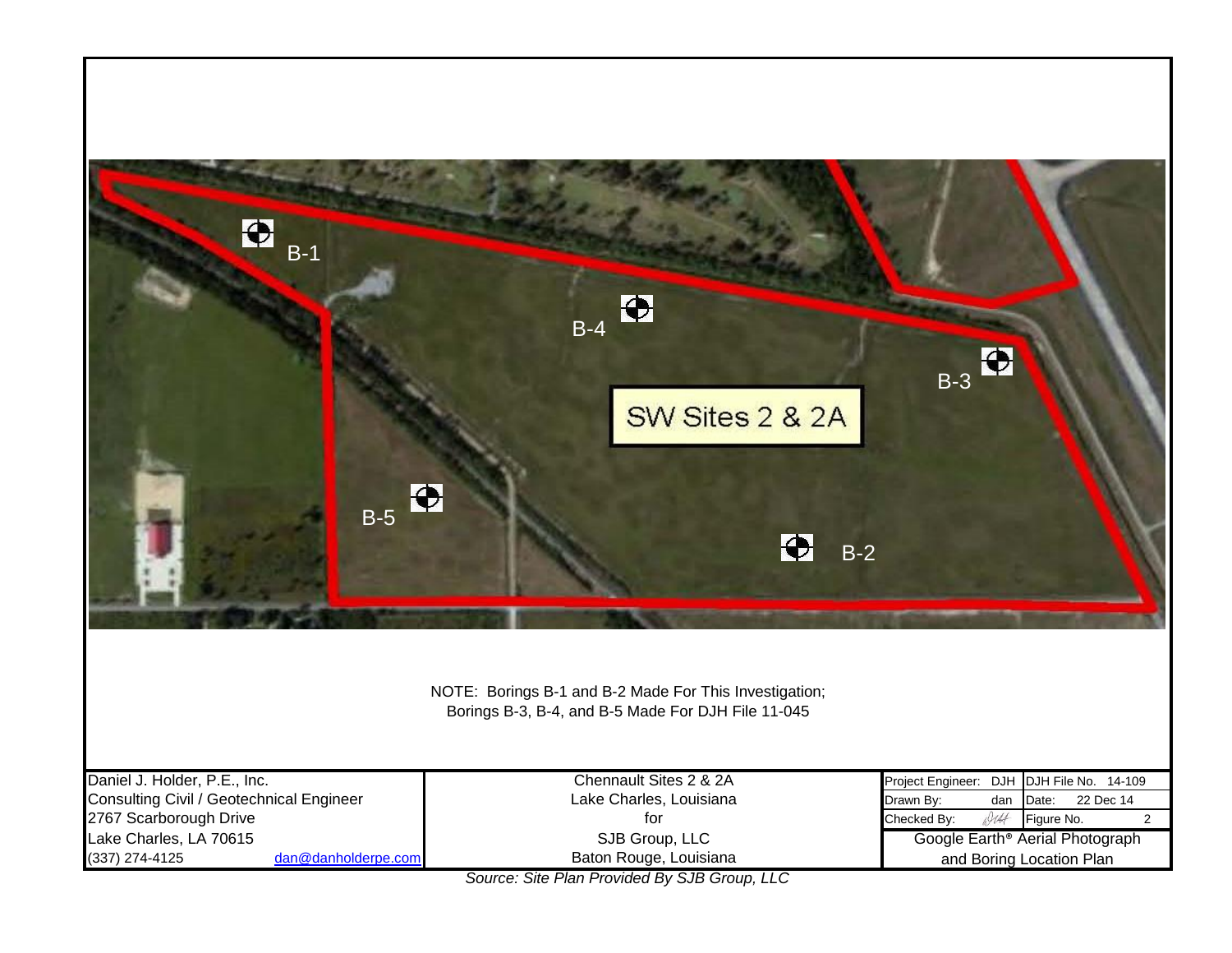|                    | <b>SOIL BORING LOG</b><br>Boring No. B-1                                    |                                                                                 |                    |               |              |                    |                               |                         |                   |                                                  |        |                                                                  |
|--------------------|-----------------------------------------------------------------------------|---------------------------------------------------------------------------------|--------------------|---------------|--------------|--------------------|-------------------------------|-------------------------|-------------------|--------------------------------------------------|--------|------------------------------------------------------------------|
|                    | Page 1 of 1<br>Chennault Sites 2 / 2A<br>14-109<br>DJH File No:<br>Project: |                                                                                 |                    |               |              |                    |                               |                         |                   |                                                  |        |                                                                  |
|                    |                                                                             |                                                                                 |                    |               |              |                    |                               |                         |                   |                                                  |        |                                                                  |
|                    |                                                                             | Location: East Prien Lake Road                                                  |                    |               |              |                    |                               |                         |                   |                                                  |        | Date Drilled:<br>11/24/2014                                      |
| Client:            |                                                                             | Lake Charles, Louisiana<br>SJB Group, LLC                                       |                    |               |              |                    |                               |                         |                   |                                                  |        | Logged By:<br>Mike Fogarty<br>Drilled By:<br>Masa Drilling, Inc. |
|                    |                                                                             | Baton Rouge, Louisiana                                                          |                    |               |              |                    |                               |                         |                   |                                                  |        | Equipment: Ardco Top Drive (Buggy)                               |
|                    |                                                                             | <b>Field Tests</b>                                                              |                    |               |              |                    | <b>Laboratory Tests</b>       |                         |                   |                                                  |        |                                                                  |
|                    |                                                                             |                                                                                 |                    |               |              |                    |                               | <b>Atterberg Limits</b> |                   |                                                  |        |                                                                  |
|                    |                                                                             |                                                                                 |                    |               |              |                    | న                             | ℅                       | శ                 |                                                  |        |                                                                  |
|                    | Type                                                                        |                                                                                 |                    |               |              | Content,           |                               |                         |                   |                                                  |        |                                                                  |
|                    |                                                                             | Penetrometer (tsf)<br>or SPT (bpf)                                              | Ground Water       | Qu / UU (tsf) | Dry Density, |                    | Liquid Limit,                 | Plastic Limit,          | Plasticity Index, | Notes /                                          |        |                                                                  |
| Depth (ft)         | ample                                                                       |                                                                                 |                    |               | yd (pcf)     | Moisture<br>$w(%)$ |                               |                         |                   | Other                                            | Symbol |                                                                  |
|                    | ഗ                                                                           |                                                                                 |                    |               |              |                    |                               |                         |                   | <b>Tests</b>                                     |        | Description                                                      |
| 1                  | <b>ST</b>                                                                   |                                                                                 | $\mathbb {V}$      |               |              | 22                 | 46                            | 16                      | 30                | PSA <sub>1</sub>                                 |        | FILL - Firm brown & dark brown very                              |
| $\overline{c}$     |                                                                             | $1\frac{1}{2}$ tsf                                                              |                    |               |              |                    |                               |                         |                   |                                                  |        | SILTY CLAY (CL), w/ roots & tan &                                |
| 3                  | <b>ST</b>                                                                   |                                                                                 | $\bigtriangledown$ | 1.3           | 110          | 20                 | 51                            | 16                      | 35                |                                                  |        | light gray silty clay pockets                                    |
|                    |                                                                             | 2 tsf                                                                           |                    |               |              |                    |                               |                         |                   | $\epsilon_f = 6.4\%$                             |        | Stiff light gray & tan CLAY (CH), w/                             |
| 4                  |                                                                             |                                                                                 |                    |               |              |                    |                               |                         |                   |                                                  |        | brown oxides & light gray silt streaks                           |
| 5                  | <b>ST</b>                                                                   | $1\frac{3}{4}$ tsf                                                              |                    | 1.1           | 113          | 19                 |                               |                         |                   | $\varepsilon_f = 7.1\%$                          |        | - ditto, w/ large calcium nodules @ 5'                           |
| $\,6$              |                                                                             |                                                                                 |                    |               |              |                    |                               |                         |                   |                                                  |        |                                                                  |
| $\overline{7}$     | <b>ST</b>                                                                   | $1\frac{1}{2}$ tsf                                                              |                    | 0.7           | 113          | 19                 |                               |                         |                   | $\varepsilon_f = 3.6\%$                          |        | - ditto, firm                                                    |
| 8                  |                                                                             |                                                                                 |                    |               |              |                    |                               |                         |                   |                                                  |        | Firm gray w/ brown SILTY fine                                    |
| $\boldsymbol{9}$   | <b>ST</b>                                                                   | $1\frac{1}{4}$ tsf                                                              |                    |               |              |                    |                               |                         |                   |                                                  |        | SAND (SM) w/ brown oxides, wet                                   |
| 10                 | SS                                                                          | 34 bpf                                                                          |                    |               |              |                    |                               |                         |                   |                                                  |        | - dense, brown                                                   |
| 11                 |                                                                             | $9 - 18 - 16$                                                                   |                    |               |              |                    |                               |                         |                   |                                                  |        |                                                                  |
| 12<br>13           |                                                                             |                                                                                 |                    |               |              |                    |                               |                         |                   |                                                  |        | Firm reddish brown w/ light gray                                 |
|                    |                                                                             |                                                                                 |                    |               |              |                    |                               |                         |                   |                                                  |        | CLAY (CH), w/ gray silt lenses /                                 |
| 14                 | <b>ST</b>                                                                   | $2\frac{1}{4}$ tsf                                                              |                    | 0.9           | 98           | 29                 | 65                            | 24                      | 41                | $\varepsilon_f = 1.1\%$                          |        | fractures & slickensides                                         |
| 15                 |                                                                             |                                                                                 |                    |               |              |                    |                               |                         |                   |                                                  |        |                                                                  |
| 16                 |                                                                             |                                                                                 |                    |               |              |                    |                               |                         |                   |                                                  |        |                                                                  |
| 17                 |                                                                             |                                                                                 |                    |               |              |                    |                               |                         |                   |                                                  |        |                                                                  |
| 18                 |                                                                             |                                                                                 |                    |               |              |                    |                               |                         |                   |                                                  |        |                                                                  |
| 19                 | <b>ST</b>                                                                   | $2\frac{1}{2}$ tsf                                                              |                    |               |              |                    |                               |                         |                   |                                                  |        | - ditto                                                          |
| 20                 |                                                                             |                                                                                 |                    |               |              |                    |                               |                         |                   |                                                  |        |                                                                  |
| 21                 |                                                                             |                                                                                 |                    |               |              |                    |                               |                         |                   |                                                  |        |                                                                  |
| 22                 |                                                                             |                                                                                 |                    |               |              |                    |                               |                         |                   |                                                  |        | Stiff dark brown w/ light gray CLAY                              |
| 23                 |                                                                             |                                                                                 |                    |               |              |                    |                               |                         |                   |                                                  |        | (CH), w/ gray silt lenses / fractures                            |
| 24                 | <b>ST</b>                                                                   | $1\frac{1}{2}$ tsf                                                              |                    | 1.5           | 89           | 35                 | 83                            | 30                      | 53                | $\epsilon_f = 2.9\%$                             |        | & sand lenses & small shells                                     |
| 25                 |                                                                             |                                                                                 |                    |               |              |                    | <b>Ground Water Data</b>      |                         |                   |                                                  |        | Boring Completed at 25' Depth<br>Notes / Other Tests             |
| <b>Boring Data</b> |                                                                             | <b>Boring Advancement:</b>                                                      |                    |               |              | $\bigtriangledown$ | <b>First Encountered:</b>     |                         |                   | 3'                                               |        | $\varepsilon_f$ = Failure Strain                                 |
|                    |                                                                             | Dry Auger:                                                                      |                    | $0 - 2'$      |              | 77                 | After 15 Minutes:             |                         |                   | $\frac{1}{2}$                                    |        | PSA = Particle Size Analysis (ASTM D 422)                        |
|                    |                                                                             | Rotary Wash:                                                                    |                    | $2' - 25'$    |              |                    |                               |                         |                   | Boring Caved to 6' After 15 Mins.                |        | (refer to Figure PSA 1 in Appendix)                              |
|                    |                                                                             | Boring Abandonment:<br>Boring Backfilled w/ Soil                                |                    |               |              |                    | Sample Type:                  |                         |                   | ST: Shelby Tube (ASTM D 1587)                    |        |                                                                  |
|                    |                                                                             | <b>Cuttings Upon Completion</b>                                                 |                    |               |              |                    | SS: Split Spoon (ASTM D 1586) |                         |                   |                                                  |        | Soil Stratification is Approximate                               |
|                    |                                                                             | Daniel J. Holder, P.E., Inc.<br><b>Consulting Civil / Geotechnical Engineer</b> |                    |               |              |                    |                               |                         |                   | 2767 Scarborough Drive<br>Lake Charles, LA 70615 |        | $(337)$ 274-4125<br>dan@danholderpe.com                          |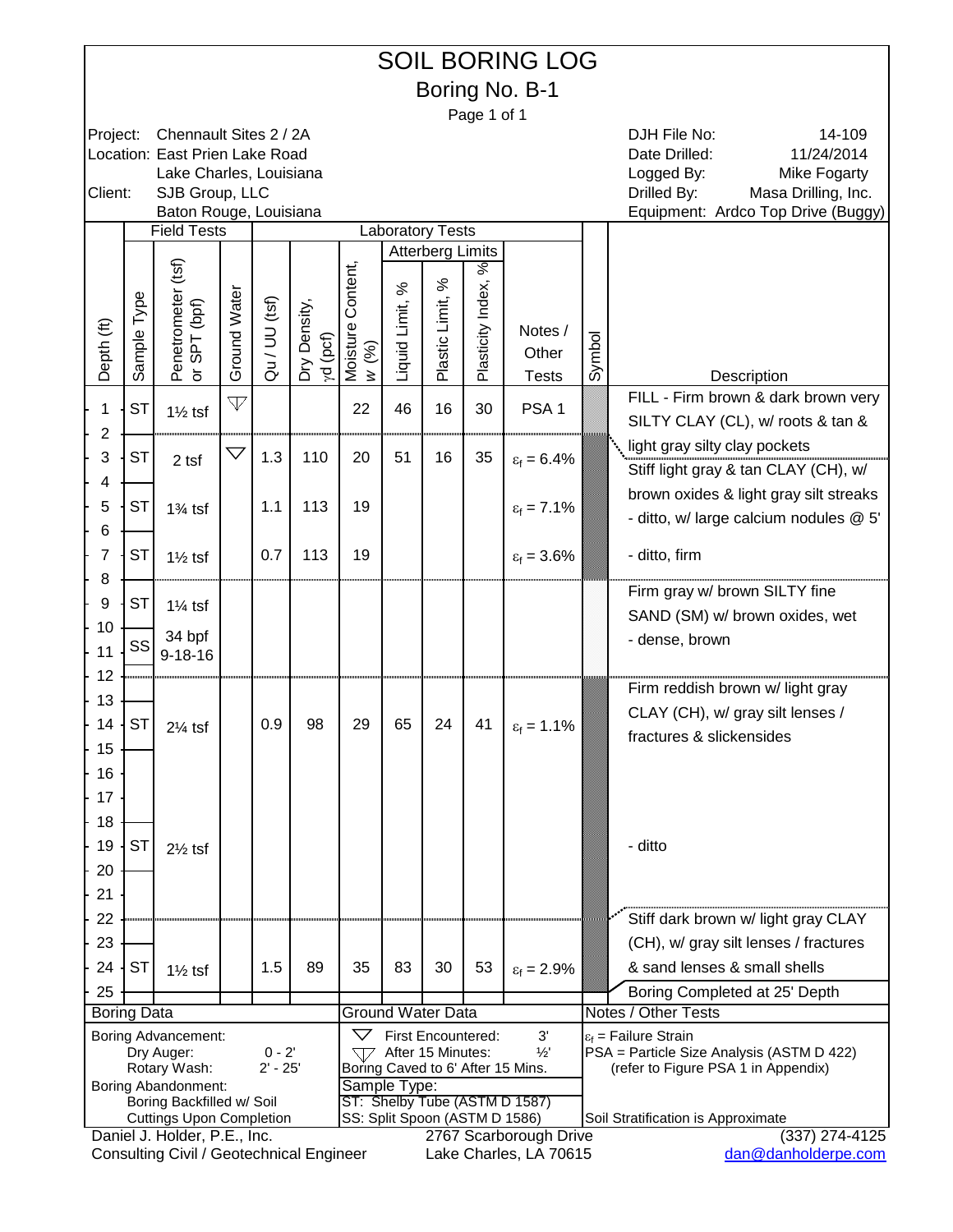|                    | <b>SOIL BORING LOG</b><br>Boring No. B-2                                    |                                                              |              |                        |              |                    |                               |                           |                   |                                                     |        |                                                                                  |
|--------------------|-----------------------------------------------------------------------------|--------------------------------------------------------------|--------------|------------------------|--------------|--------------------|-------------------------------|---------------------------|-------------------|-----------------------------------------------------|--------|----------------------------------------------------------------------------------|
|                    | Page 1 of 1<br>Chennault Sites 2 / 2A<br>DJH File No:<br>14-109<br>Project: |                                                              |              |                        |              |                    |                               |                           |                   |                                                     |        |                                                                                  |
|                    |                                                                             |                                                              |              |                        |              |                    |                               |                           |                   |                                                     |        |                                                                                  |
|                    |                                                                             | Location: East Prien Lake Road                               |              |                        |              |                    |                               |                           |                   |                                                     |        | Date Drilled:<br>11/24/2014                                                      |
| Client:            |                                                                             | Lake Charles, Louisiana<br>SJB Group, LLC                    |              |                        |              |                    |                               |                           |                   |                                                     |        | Logged By:<br><b>Mike Fogarty</b><br>Drilled By:<br>Masa Drilling, Inc.          |
|                    |                                                                             | Baton Rouge, Louisiana                                       |              |                        |              |                    |                               |                           |                   |                                                     |        | Equipment: Ardco Top Drive (Buggy)                                               |
|                    |                                                                             | <b>Field Tests</b>                                           |              |                        |              |                    | <b>Laboratory Tests</b>       |                           |                   |                                                     |        |                                                                                  |
|                    |                                                                             |                                                              |              |                        |              |                    |                               | <b>Atterberg Limits</b>   | శ                 |                                                     |        |                                                                                  |
|                    |                                                                             | Penetrometer (tsf)                                           |              |                        |              | Content,           | న                             | ℅                         |                   |                                                     |        |                                                                                  |
|                    | ample Type                                                                  | (bpf)                                                        | Ground Water |                        |              |                    |                               | Plastic Limit,            | Plasticity Index, |                                                     |        |                                                                                  |
|                    |                                                                             |                                                              |              | Qu / UU (tsf)          | Dry Density, |                    | Liquid Limit,                 |                           |                   | Notes /                                             |        |                                                                                  |
| Depth (ft)         |                                                                             | or SPT                                                       |              |                        | yd (pcf)     | Moisture<br>W(%)   |                               |                           |                   | Other                                               | Symbol |                                                                                  |
|                    | ഗ                                                                           |                                                              |              |                        |              |                    |                               |                           |                   | <b>Tests</b>                                        |        | Description                                                                      |
| 1                  | <b>ST</b>                                                                   | $1\frac{1}{2}$ tsf                                           |              |                        |              | 19                 | 36                            | 15                        | 21                | PSA <sub>2</sub>                                    |        | Firm dark gray w/ brown SILTY                                                    |
| $\overline{c}$     |                                                                             |                                                              |              |                        |              |                    |                               |                           |                   |                                                     |        | CLAY (CL), w/ brown oxides                                                       |
| 3                  | <b>ST</b>                                                                   | 2 tsf                                                        |              | 1.1                    | 106          | 22                 | 54                            | 17                        | 37                | $\epsilon_f = 9.3\%$                                |        | Stiff light gray & tan CLAY (CH), w/                                             |
| 4                  |                                                                             |                                                              |              |                        |              |                    |                               |                           |                   |                                                     |        | brown oxides, black oxide nodules,                                               |
| 5                  | <b>ST</b>                                                                   | 2 tsf                                                        |              | 2.0                    | 116          | 18                 | 36                            | 15                        | 21                | $\epsilon_f = 10\%$                                 |        | & gray silt streaks                                                              |
| $\,6$              |                                                                             |                                                              |              |                        |              |                    |                               |                           |                   |                                                     |        | Stiff to very stiff light gray & tan                                             |
| $\overline{7}$     | <b>ST</b>                                                                   | $2\frac{1}{4}$ tsf                                           |              |                        |              |                    |                               |                           |                   |                                                     |        | SILTY CLAY (CL), w/ brown oxides,                                                |
| 8                  |                                                                             |                                                              |              |                        |              |                    |                               |                           |                   |                                                     |        | large black oxide nodules & gray                                                 |
| $\boldsymbol{9}$   | <b>ST</b>                                                                   | $2\%$ tsf                                                    |              | 1.7                    | 100          | 26                 |                               |                           |                   | $\varepsilon_f = 6.4\%$                             |        | silt streaks                                                                     |
| 10                 |                                                                             |                                                              |              |                        |              |                    |                               |                           |                   |                                                     |        | - ditto @ 7'                                                                     |
| 11                 | <b>ST</b>                                                                   | 3 tsf                                                        |              | 1.4                    | 97           | 28                 | 60                            | 23                        | 37                | $\varepsilon_f = 3.6\%$                             |        | Stiff reddish brown CLAY (CH) w/                                                 |
| 12                 |                                                                             |                                                              |              |                        |              |                    |                               |                           |                   |                                                     |        | tan sand lenses                                                                  |
| 13                 |                                                                             |                                                              |              |                        |              |                    |                               |                           |                   |                                                     |        | - reddish brown w/ light gray @ 11'                                              |
| 14                 | <b>ST</b>                                                                   | 3 tsf                                                        |              |                        |              |                    |                               |                           |                   |                                                     |        | - ditto                                                                          |
| 15                 |                                                                             |                                                              |              |                        |              |                    |                               |                           |                   |                                                     |        |                                                                                  |
| 16                 |                                                                             |                                                              |              |                        |              |                    |                               |                           |                   |                                                     |        |                                                                                  |
| 17                 |                                                                             |                                                              |              |                        |              |                    |                               |                           |                   |                                                     |        |                                                                                  |
| 18                 |                                                                             |                                                              |              |                        |              |                    |                               |                           |                   |                                                     |        | Stiff medium to dark gray CLAY                                                   |
| 19                 | <b>ST</b>                                                                   | $1\frac{1}{4}$ tsf                                           |              | 1.1                    | 91           | 33                 | 50                            | 22                        | 28                | $\varepsilon_f = 5.7\%$                             |        | (CH), w/ brown oxides                                                            |
| 20                 |                                                                             |                                                              |              |                        |              |                    |                               |                           |                   |                                                     |        |                                                                                  |
| 21                 |                                                                             |                                                              |              |                        |              |                    |                               |                           |                   |                                                     |        |                                                                                  |
| 22                 |                                                                             |                                                              |              |                        |              |                    |                               |                           |                   |                                                     |        |                                                                                  |
| 23                 |                                                                             |                                                              |              |                        |              |                    |                               |                           |                   |                                                     |        |                                                                                  |
| 24                 | <b>ST</b>                                                                   | 1 tsf                                                        |              |                        |              |                    |                               |                           |                   |                                                     |        | - ditto                                                                          |
| 25                 |                                                                             |                                                              |              |                        |              |                    |                               |                           |                   |                                                     |        | Boring Completed at 25' Depth                                                    |
| <b>Boring Data</b> |                                                                             |                                                              |              |                        |              |                    | <b>Ground Water Data</b>      |                           |                   |                                                     |        | Notes / Other Tests                                                              |
|                    |                                                                             | Boring Advancement:                                          |              |                        |              | $\bigtriangledown$ |                               | <b>First Encountered:</b> |                   | $4\frac{1}{2}$                                      |        | $\varepsilon_f$ = Failure Strain                                                 |
|                    |                                                                             | Dry Auger:<br>Rotary Wash:                                   |              | $0 - 4'$<br>$4' - 25'$ |              | 77                 | After 15 Minutes:             |                           |                   | $4\frac{1}{2}$<br>Boring Caved to 5' After 15 Mins. |        | PSA = Particle Size Analysis (ASTM D 422)<br>(refer to Figure PSA 2 in Appendix) |
|                    |                                                                             | Boring Abandonment:                                          |              |                        |              |                    | Sample Type:                  |                           |                   |                                                     |        |                                                                                  |
|                    |                                                                             | Boring Backfilled w/ Soil<br><b>Cuttings Upon Completion</b> |              |                        |              |                    | SS: Split Spoon (ASTM D 1586) |                           |                   | ST: Shelby Tube (ASTM D 1587)                       |        | Soil Stratification is Approximate                                               |
|                    |                                                                             | Daniel J. Holder, P.E., Inc.                                 |              |                        |              |                    |                               |                           |                   | 2767 Scarborough Drive                              |        | $(337)$ 274-4125                                                                 |
|                    |                                                                             | <b>Consulting Civil / Geotechnical Engineer</b>              |              |                        |              |                    |                               |                           |                   | Lake Charles, LA 70615                              |        | dan@danholderpe.com                                                              |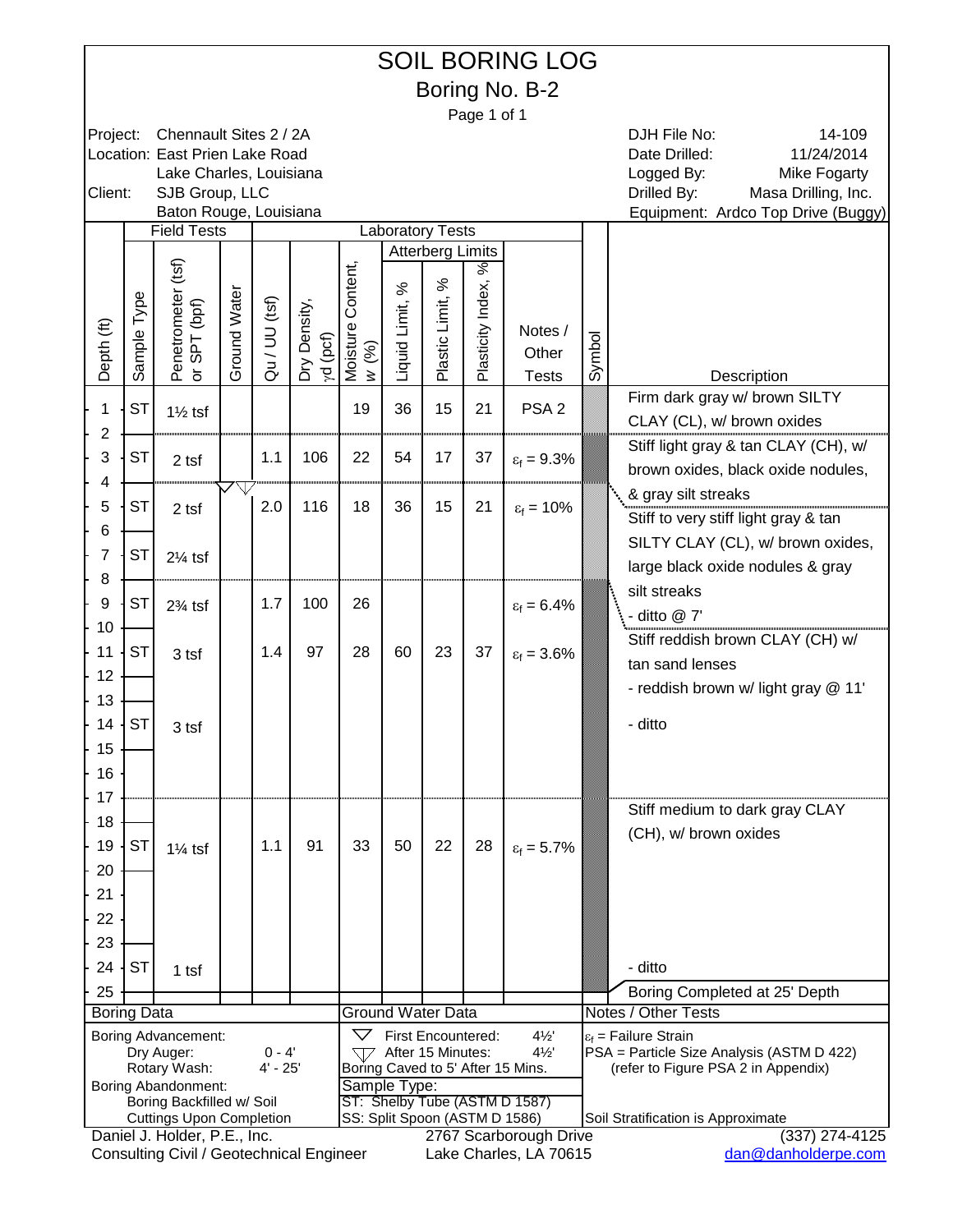|                    |             |                                                                      |                    |                          |              |                               |                         |                         |                   | <b>SOIL BORING LOG</b>                  |        |                                                        |
|--------------------|-------------|----------------------------------------------------------------------|--------------------|--------------------------|--------------|-------------------------------|-------------------------|-------------------------|-------------------|-----------------------------------------|--------|--------------------------------------------------------|
|                    |             |                                                                      |                    |                          |              |                               |                         |                         |                   | Boring No. B-3                          |        |                                                        |
|                    |             |                                                                      |                    |                          |              |                               |                         |                         | Page 1 of 1       |                                         |        |                                                        |
| Project:           |             | 343 Acre Tract - Southwest Property                                  |                    |                          |              |                               |                         |                         |                   |                                         |        | DJH File No:<br>11-045                                 |
|                    |             | Location: Chennault International Airport<br>Lake Charles, Louisiana |                    |                          |              |                               |                         |                         |                   |                                         |        | 7/22/2011<br>Date Drilled:<br>Logged By:<br>Dan Holder |
| Client:            |             | <b>Chennault International Airport Authority</b>                     |                    |                          |              |                               |                         |                         |                   |                                         |        | Drilled By: Triangle Resources, Inc.                   |
|                    |             | Lake Charles, Louisiana<br><b>Field Tests</b>                        |                    |                          |              |                               | <b>Laboratory Tests</b> |                         |                   |                                         |        | Equipment: Ardco Top Drive (Buggy)                     |
|                    |             |                                                                      |                    |                          |              |                               |                         | <b>Atterberg Limits</b> |                   |                                         |        |                                                        |
|                    |             |                                                                      |                    |                          |              |                               |                         |                         | ℅                 |                                         |        | <b>Boring Location:</b>                                |
|                    |             |                                                                      |                    |                          |              |                               | $\%$                    | $\%$                    |                   |                                         |        | N 30° 12.103'; W 93° 08.579'                           |
|                    | Sample Type |                                                                      | Ground Water       | Qu / UU (tsf)            | Dry Density, | Moisture Content,             | Liquid Limit,           | Plastic Limit,          | Plasticity Index, | Notes /                                 |        |                                                        |
| Depth (ft)         |             |                                                                      |                    |                          |              | (%)                           |                         |                         |                   | Other                                   | Symbol |                                                        |
|                    |             | Penetrometer (tsf)<br>or SPT (bpf)                                   |                    |                          | yd (pcf)     | $\geq$                        |                         |                         |                   | <b>Tests</b>                            |        | Description                                            |
|                    | <b>ST</b>   | 2 tsf                                                                |                    |                          |              |                               |                         |                         |                   |                                         |        | Firm gray CLAYEY SILT (CL-ML), w/ roots                |
| 1<br>2             |             | $4\frac{1}{2}$ + tsf                                                 |                    |                          |              |                               |                         |                         |                   |                                         |        | Very stiff light gray w/ tan very SILTY                |
| 3                  | <b>ST</b>   |                                                                      |                    |                          |              |                               |                         |                         |                   |                                         |        | CLAY (CL), dry                                         |
| 4                  |             | $2\frac{3}{4}$ tsf                                                   |                    |                          |              |                               |                         |                         |                   |                                         |        | Stiff light gray & tan SANDY CLAY                      |
| 5                  | <b>ST</b>   | $1\frac{1}{2}$ tsf                                                   |                    | 1.4                      | 108          | 22                            |                         |                         |                   | $\varepsilon_f = 10\%$                  |        | (CL), w/ silt pockets                                  |
| 6                  |             | $3\%$ tsf                                                            |                    |                          |              |                               |                         |                         |                   |                                         |        |                                                        |
| 7                  | <b>ST</b>   | $2\frac{1}{2}$ tsf                                                   |                    |                          |              |                               |                         |                         |                   |                                         |        | -ditto                                                 |
| 8                  |             | $1\frac{1}{2}$ tsf                                                   |                    |                          |              |                               |                         |                         |                   |                                         |        | Stiff reddish brown & gray SILTY                       |
| 9                  | <b>ST</b>   | $2\frac{1}{2}$ tsf                                                   | $\bigtriangledown$ |                          |              |                               |                         |                         |                   |                                         |        | CLAY (CL), w/ sand layers & oxides                     |
| 10                 |             |                                                                      |                    |                          |              |                               |                         |                         |                   |                                         |        |                                                        |
| 11                 | <b>ST</b>   | $2\frac{1}{4}$ tsf                                                   |                    | 1.4                      | 98           | 29                            |                         |                         |                   | $\varepsilon_f = 3.6\%$                 |        | -ditto, grading to CLAY (CH)                           |
| 12                 |             |                                                                      |                    |                          |              |                               |                         |                         |                   |                                         |        |                                                        |
| 13                 |             |                                                                      |                    |                          |              |                               |                         |                         |                   |                                         |        |                                                        |
| 14                 |             |                                                                      |                    |                          |              |                               |                         |                         |                   |                                         |        | Stiff gray CLAY (CH), w/ lots of                       |
| 15                 | <b>ST</b>   | $2\frac{3}{4}$ tsf                                                   |                    |                          |              |                               |                         |                         |                   |                                         |        | shells                                                 |
| 16                 |             |                                                                      |                    |                          |              |                               |                         |                         |                   |                                         |        |                                                        |
| 17                 |             |                                                                      |                    |                          |              |                               |                         |                         |                   |                                         |        |                                                        |
| 18                 |             |                                                                      |                    |                          |              |                               |                         |                         |                   |                                         |        |                                                        |
| 19                 | <b>ST</b>   | $1\frac{1}{4}$ tsf                                                   |                    |                          |              |                               |                         |                         |                   |                                         |        | -ditto                                                 |
| 20                 |             |                                                                      |                    |                          |              |                               |                         |                         |                   |                                         |        |                                                        |
| 21                 |             |                                                                      |                    |                          |              |                               |                         |                         |                   |                                         |        |                                                        |
| 22                 |             |                                                                      |                    |                          |              |                               |                         |                         |                   |                                         |        |                                                        |
| 23<br>24           | <b>ST</b>   |                                                                      |                    | 0.8                      | 93           | 30                            | 43                      | 15                      | 28                |                                         |        |                                                        |
| 25                 |             | $1$ tsf                                                              |                    |                          |              |                               |                         |                         |                   | $\epsilon_f = 10\%$                     |        | -ditto                                                 |
| <b>Boring Data</b> |             |                                                                      |                    |                          |              | <b>Ground Water Data</b>      |                         |                         |                   |                                         |        | Boring Completed at 25' Depth<br>Notes / Other Tests   |
|                    |             | Boring Advancement:                                                  |                    |                          |              | $\bigtriangledown$            | First Encountered:      |                         |                   | 10'                                     |        | $\varepsilon_f$ = Failure Strain                       |
|                    |             | Dry Auger:<br>Rotary Wash:                                           |                    | $0 - 10'$<br>$10' - 25'$ |              | W                             | After 15 Minutes:       |                         |                   | dry<br>Boring Caved to 9' After 15 Mins |        |                                                        |
|                    |             | <b>Boring Abandonment:</b>                                           |                    |                          |              | Sample Type:                  |                         |                         |                   |                                         |        |                                                        |
|                    |             | Boring Backfilled w/ Soil<br><b>Cuttings Upon Completion</b>         |                    |                          |              | SS: Split Spoon (ASTM D 1586) |                         |                         |                   | ST: Shelby Tube (ASTM D 1587)           |        | Soil Stratification is Approximate                     |
|                    |             | Daniel J. Holder, P.E., Inc.                                         |                    |                          |              |                               |                         |                         |                   | 2767 Scarborough Drive                  |        | $(337)$ 274-4125                                       |
|                    |             | Consulting Civil / Geotechnical Engineer                             |                    |                          |              |                               |                         |                         |                   | Lake Charles, LA 70615                  |        | dan@danholderpe.com                                    |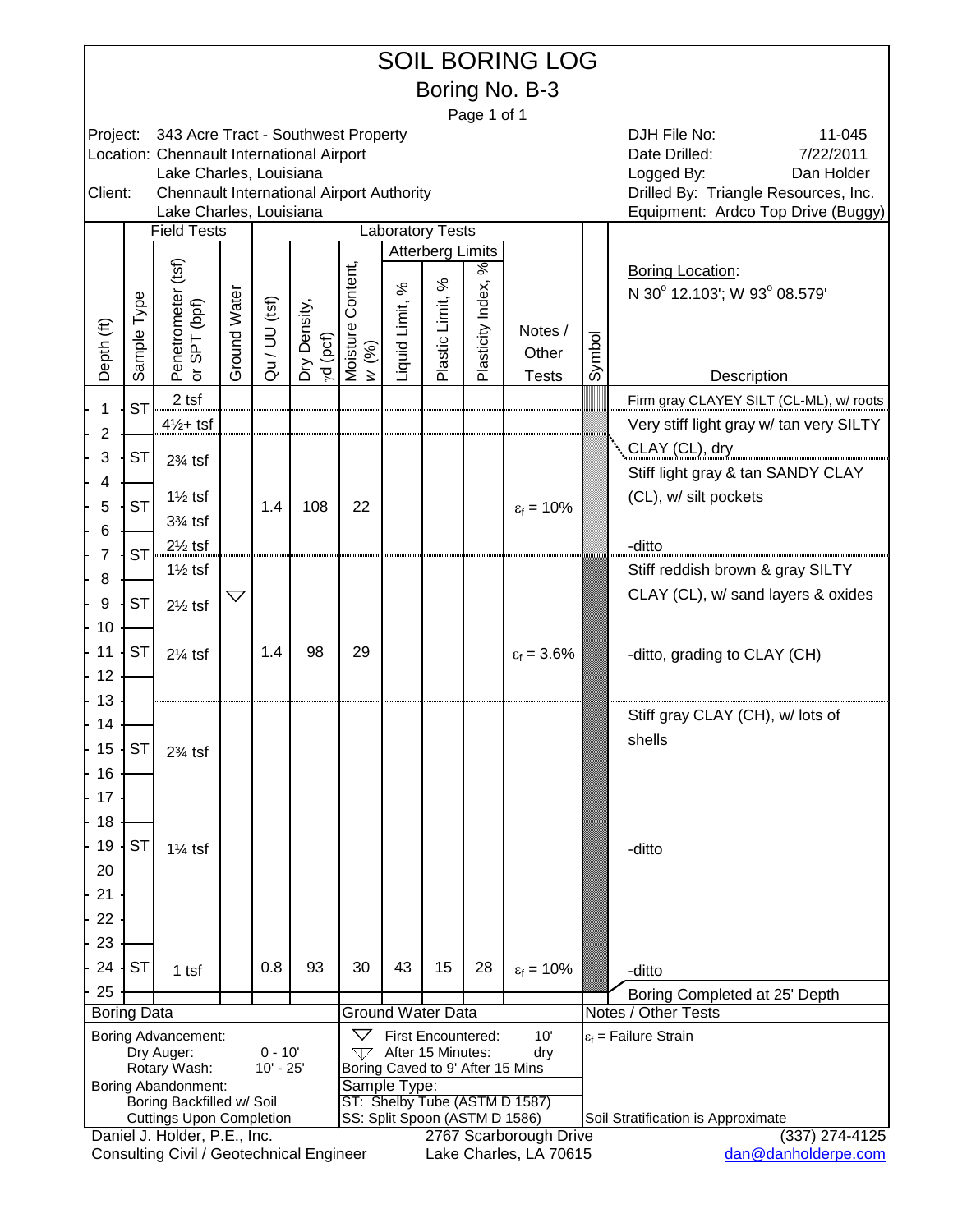|                    | <b>SOIL BORING LOG</b><br>Boring No. B-4                                                 |                                                                 |                    |               |                          |                                                 |               |                           |                   |                               |        |                                                        |
|--------------------|------------------------------------------------------------------------------------------|-----------------------------------------------------------------|--------------------|---------------|--------------------------|-------------------------------------------------|---------------|---------------------------|-------------------|-------------------------------|--------|--------------------------------------------------------|
|                    | Page 1 of 1<br>DJH File No:<br>Project:<br>343 Acre Tract - Southwest Property<br>11-045 |                                                                 |                    |               |                          |                                                 |               |                           |                   |                               |        |                                                        |
|                    |                                                                                          | Location: Chennault International Airport                       |                    |               |                          |                                                 |               |                           |                   |                               |        | Date Drilled:<br>7/22/2011                             |
|                    |                                                                                          | Lake Charles, Louisiana                                         |                    |               |                          |                                                 |               |                           |                   |                               |        | Logged By:<br>Dan Holder                               |
| Client:            |                                                                                          | <b>Chennault International Airport Authority</b>                |                    |               |                          |                                                 |               |                           |                   |                               |        | Drilled By: Triangle Resources, Inc.                   |
|                    |                                                                                          | Lake Charles, Louisiana<br><b>Field Tests</b>                   |                    |               |                          |                                                 |               | <b>Laboratory Tests</b>   |                   |                               |        | Equipment: Ardco Top Drive (Buggy)                     |
|                    |                                                                                          |                                                                 |                    |               |                          |                                                 |               | <b>Atterberg Limits</b>   |                   |                               |        |                                                        |
|                    |                                                                                          |                                                                 |                    |               |                          |                                                 |               | ℅                         | ङ                 |                               |        | <b>Boring Location:</b>                                |
|                    |                                                                                          |                                                                 |                    |               |                          | Content,                                        | $\%$          |                           |                   |                               |        | N 30° 12.157'; W 93° 08.970'                           |
|                    |                                                                                          |                                                                 |                    |               |                          |                                                 |               |                           |                   | Notes /                       |        |                                                        |
| Depth (ft)         | Sample Type                                                                              | Penetrometer (tsf)<br>or SPT (bpf)                              | Ground Water       | Qu / UU (tsf) | Dry Density,<br>yd (pcf) | Moisture (<br>$(96)$                            | Liquid Limit, | Plastic Limit,            | Plasticity Index, | Other                         | Symbol |                                                        |
|                    |                                                                                          |                                                                 |                    |               |                          | $\overline{z}$                                  |               |                           |                   | <b>Tests</b>                  |        | Description                                            |
| 1                  | <b>ST</b>                                                                                | $1\frac{3}{4}$ tsf                                              |                    |               |                          |                                                 |               |                           |                   |                               |        | Firm brown SANDY SILT (ML), w/                         |
| 2                  |                                                                                          | $\frac{1}{2}$ tsf                                               |                    |               |                          |                                                 |               |                           |                   |                               |        | roots                                                  |
| 3                  | <b>ST</b>                                                                                | $1\frac{3}{4}$ tsf                                              |                    | 2.6           | 114                      | 18                                              |               |                           |                   | $\epsilon_f = 10\%$           |        | Stiff light gray & tan SANDY CLAY                      |
| 4                  |                                                                                          |                                                                 |                    |               |                          |                                                 |               |                           |                   |                               |        | (CL), w/ black oxides                                  |
| 5                  | <b>ST</b>                                                                                | 2 tsf                                                           |                    |               |                          |                                                 |               |                           |                   |                               |        | -ditto                                                 |
| 6                  |                                                                                          |                                                                 |                    |               |                          |                                                 |               |                           |                   |                               |        |                                                        |
| 7                  | <b>ST</b>                                                                                | $1\frac{1}{2}$ tsf                                              |                    |               |                          |                                                 |               |                           |                   |                               |        | -ditto, very sandy                                     |
| 8                  |                                                                                          |                                                                 |                    |               |                          |                                                 |               |                           |                   |                               |        | Stiff reddish brown w/ light gray very                 |
| $\boldsymbol{9}$   | <b>ST</b>                                                                                | $1$ tsf                                                         | $\bigtriangledown$ |               |                          |                                                 |               |                           |                   |                               |        | SILTY CLAY (CL), w/ black oxides                       |
| 10                 |                                                                                          |                                                                 |                    |               |                          |                                                 |               |                           |                   |                               |        |                                                        |
| 11<br>12           | <b>ST</b>                                                                                | $1\frac{1}{2}$ tsf                                              |                    | 1.2           | 97                       | 30                                              | 47            | 19                        | 28                | $\varepsilon_f = 2.9\%$       |        | -SILTY CLAY (CL) & CLAY (CH)                           |
| 13                 |                                                                                          |                                                                 |                    |               |                          |                                                 |               |                           |                   |                               |        |                                                        |
| 14                 |                                                                                          |                                                                 |                    |               |                          |                                                 |               |                           |                   |                               |        |                                                        |
| 15                 | <b>ST</b>                                                                                | $1\%$ tsf                                                       |                    |               |                          |                                                 |               |                           |                   |                               |        | -ditto                                                 |
| 16                 |                                                                                          | No Test                                                         |                    |               |                          |                                                 |               |                           |                   |                               |        | Stiff gray CLAY (CH) & SHELLS                          |
| 17                 |                                                                                          |                                                                 |                    |               |                          |                                                 |               |                           |                   |                               |        |                                                        |
| 18                 |                                                                                          | 5 bpf                                                           |                    |               |                          |                                                 |               |                           |                   |                               |        |                                                        |
| 19                 | SS                                                                                       | $2 - 2 - 3$                                                     |                    |               |                          |                                                 |               |                           |                   |                               |        | -firm dark gray CLAY (CH), w/ shells                   |
| 20                 |                                                                                          |                                                                 |                    |               |                          |                                                 |               |                           |                   |                               |        |                                                        |
| 21                 |                                                                                          |                                                                 |                    |               |                          |                                                 |               |                           |                   |                               |        |                                                        |
| 22                 |                                                                                          |                                                                 |                    |               |                          |                                                 |               |                           |                   |                               |        |                                                        |
| 23                 |                                                                                          |                                                                 |                    |               |                          |                                                 |               |                           |                   |                               |        |                                                        |
| 24                 | <b>ST</b>                                                                                | $\frac{1}{2}$ tsf                                               |                    | 0.9           | 87                       | 36                                              |               |                           |                   | $\epsilon_f = 5.0\%$          |        | -ditto                                                 |
| 25                 |                                                                                          |                                                                 |                    |               |                          | <b>Ground Water Data</b>                        |               |                           |                   |                               |        | Boring Completed at 25' Depth<br>Notes / Other Tests   |
| <b>Boring Data</b> |                                                                                          | <b>Boring Advancement:</b>                                      |                    |               |                          | $\bigtriangledown$                              |               | <b>First Encountered:</b> |                   | 10'                           |        | $\varepsilon_f$ = Failure Strain                       |
|                    |                                                                                          | Dry Auger:                                                      |                    | $0 - 10'$     |                          | 77                                              |               | After 5 Minutes:          |                   | dry                           |        |                                                        |
|                    |                                                                                          | Rotary Wash:<br><b>Boring Abandonment:</b>                      |                    | $10' - 25'$   |                          | Boring Caved to 9' After 5 Mins<br>Sample Type: |               |                           |                   |                               |        |                                                        |
|                    |                                                                                          | Boring Backfilled w/ Soil                                       |                    |               |                          |                                                 |               |                           |                   | ST: Shelby Tube (ASTM D 1587) |        |                                                        |
|                    |                                                                                          | <b>Cuttings Upon Completion</b><br>Daniel J. Holder, P.E., Inc. |                    |               |                          | SS: Split Spoon (ASTM D 1586)                   |               |                           |                   | 2767 Scarborough Drive        |        | Soil Stratification is Approximate<br>$(337)$ 274-4125 |
|                    |                                                                                          | Consulting Civil / Geotechnical Engineer                        |                    |               |                          |                                                 |               |                           |                   | Lake Charles, LA 70615        |        | dan@danholderpe.com                                    |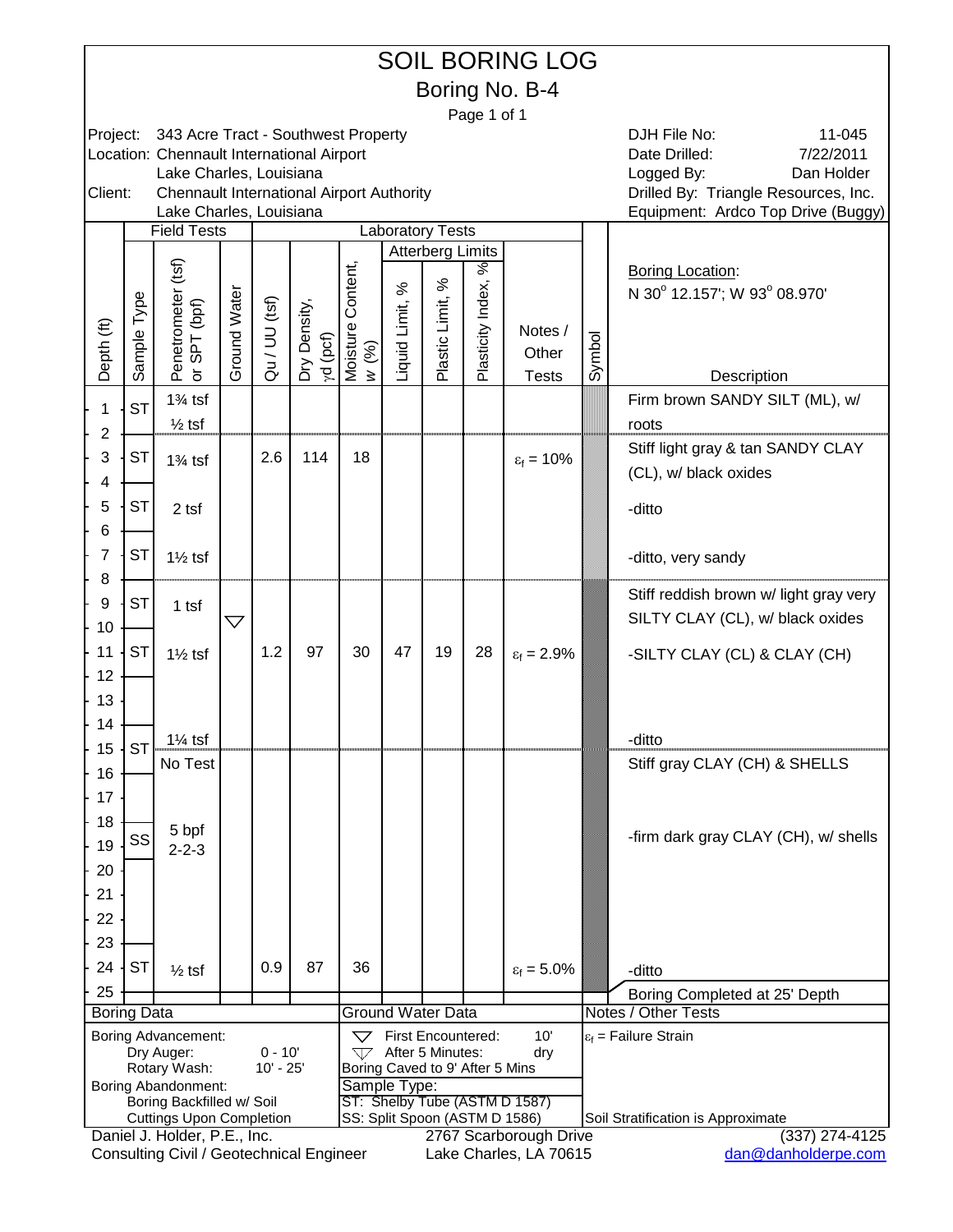|                          |             |                                                                      |              |               |                          |                               |               |                                                    |                   | <b>SOIL BORING LOG</b>             |        |                                                        |
|--------------------------|-------------|----------------------------------------------------------------------|--------------|---------------|--------------------------|-------------------------------|---------------|----------------------------------------------------|-------------------|------------------------------------|--------|--------------------------------------------------------|
|                          |             |                                                                      |              |               |                          |                               |               |                                                    |                   | Boring No. B-5                     |        |                                                        |
|                          |             |                                                                      |              |               |                          |                               |               |                                                    | Page 1 of 1       |                                    |        |                                                        |
| Project:                 |             | 343 Acre Tract - Southwest Property                                  |              |               |                          |                               |               |                                                    |                   |                                    |        | DJH File No:<br>11-045                                 |
|                          |             | Location: Chennault International Airport<br>Lake Charles, Louisiana |              |               |                          |                               |               |                                                    |                   |                                    |        | 7/22/2011<br>Date Drilled:<br>Logged By:<br>Dan Holder |
| Client:                  |             | <b>Chennault International Airport Authority</b>                     |              |               |                          |                               |               |                                                    |                   |                                    |        | Drilled By: Triangle Resources, Inc.                   |
|                          |             | Lake Charles, Louisiana                                              |              |               |                          |                               |               |                                                    |                   |                                    |        | Equipment: Ardco Top Drive (Buggy)                     |
|                          |             | <b>Field Tests</b>                                                   |              |               |                          |                               |               | <b>Laboratory Tests</b><br><b>Atterberg Limits</b> |                   |                                    |        |                                                        |
|                          |             |                                                                      |              |               |                          |                               |               |                                                    | ℅                 |                                    |        | <b>Boring Location:</b>                                |
|                          |             |                                                                      |              |               |                          |                               | $\%$          | ಸಿ                                                 |                   |                                    |        | N 30° 11.980'; W 93° 09.174'                           |
|                          |             |                                                                      |              |               |                          |                               |               |                                                    |                   |                                    |        |                                                        |
|                          |             |                                                                      |              |               |                          | $(96)$                        |               |                                                    |                   | Notes /<br>Other                   |        |                                                        |
| Depth (ft)               | Sample Type | Penetrometer (tsf)<br>or SPT (bpf)                                   | Ground Water | Qu / UU (tsf) | Dry Density,<br>yd (pcf) | Moisture Content,<br>$\geq$   | Liquid Limit, | Plastic Limit,                                     | Plasticity Index, | <b>Tests</b>                       | Symbol | Description                                            |
|                          |             | $<\frac{1}{4}$ tsf                                                   |              |               |                          |                               |               |                                                    |                   |                                    |        | Soft, wet, gray CLAYEY SILT (CL-ML)                    |
| 1                        | <b>ST</b>   | 2 tsf                                                                |              |               |                          |                               |               |                                                    |                   |                                    |        |                                                        |
| 2<br>3                   | <b>ST</b>   |                                                                      |              |               |                          |                               |               |                                                    |                   |                                    |        | Stiff light gray & tan SANDY CLAY                      |
|                          |             | 2 tsf                                                                |              |               |                          |                               |               |                                                    |                   |                                    |        | (CL), w/ black oxides                                  |
| 4<br>5                   | <b>ST</b>   |                                                                      |              | 0.9           | 111                      | 19                            |               |                                                    |                   | $\varepsilon_f = 10\%$             |        |                                                        |
| 6                        |             | $1$ tsf                                                              |              |               |                          |                               |               |                                                    |                   |                                    |        | -ditto, very sandy                                     |
| 7                        | <b>ST</b>   | $1\frac{1}{2}$ tsf                                                   |              |               |                          |                               |               |                                                    |                   |                                    |        | -firm, very sandy                                      |
| 8                        |             |                                                                      |              |               |                          |                               |               |                                                    |                   |                                    |        |                                                        |
| 9                        | SS          | 11 bpf<br>$6 - 6 - 5$                                                |              |               |                          |                               |               |                                                    |                   |                                    |        | Medium dense light gray to reddish                     |
| 10                       |             |                                                                      | ▽            |               |                          |                               |               |                                                    |                   |                                    |        | brown SILTY fine SAND (SM)                             |
| 11                       | <b>ST</b>   | $1\frac{1}{2}$ tsf                                                   |              |               |                          |                               |               |                                                    |                   |                                    |        | Stiff reddish brown CLAY (CH), w/                      |
| 12                       |             |                                                                      |              |               |                          |                               |               |                                                    |                   |                                    |        | silty clay layers, sand lenses &                       |
| 13                       |             |                                                                      |              |               |                          |                               |               |                                                    |                   |                                    |        | black oxides                                           |
| 14                       |             |                                                                      |              |               |                          |                               |               |                                                    |                   |                                    |        |                                                        |
| 15                       | <b>ST</b>   | $1\frac{1}{2}$ tsf                                                   |              | 1.8           | 95                       | 31                            | 59            | 21                                                 | 38                | $\epsilon_f = 3.6\%$               |        | -ditto                                                 |
| 16                       |             |                                                                      |              |               |                          |                               |               |                                                    |                   |                                    |        | Firm reddish brown CLAYEY fine                         |
| 17                       |             |                                                                      |              |               |                          |                               |               |                                                    |                   |                                    |        | SAND (SC), w/ shells                                   |
| 18                       |             |                                                                      |              |               |                          |                               |               |                                                    |                   |                                    |        | -ditto                                                 |
| 19                       | ST          | $\frac{1}{2}$ tsf<br>$1\frac{1}{4}$ tsf                              |              |               |                          |                               |               |                                                    |                   |                                    |        | Stiff gray CLAY (CH), w/ some shells                   |
| 20                       |             |                                                                      |              |               |                          |                               |               |                                                    |                   |                                    |        |                                                        |
| 21                       |             |                                                                      |              |               |                          |                               |               |                                                    |                   |                                    |        |                                                        |
| 22                       |             |                                                                      |              |               |                          |                               |               |                                                    |                   |                                    |        |                                                        |
| 23                       |             |                                                                      |              |               |                          |                               |               |                                                    |                   |                                    |        |                                                        |
| 24                       | <b>ST</b>   | $\frac{1}{2}$ tsf                                                    |              | 1.1           | 86                       | 37                            |               |                                                    |                   | $\varepsilon_f = 3.6\%$            |        | -stiff, dark gray, w/ occasional shells                |
| 25<br><b>Boring Data</b> |             |                                                                      |              |               |                          | <b>Ground Water Data</b>      |               |                                                    |                   |                                    |        | Boring Completed at 25' Depth<br>Notes / Other Tests   |
|                          |             | Boring Advancement:                                                  |              |               |                          | $\bigtriangledown$            |               | First Encountered:                                 |                   | 10'                                |        | $\varepsilon_f$ = Failure Strain                       |
|                          |             | Dry Auger:                                                           |              | $0 - 10'$     |                          | W                             |               | After 5 Minutes:                                   |                   | dry                                |        |                                                        |
|                          |             | Rotary Wash:<br><b>Boring Abandonment:</b>                           |              | $10 - 25'$    |                          | Sample Type:                  |               |                                                    |                   | Boring Caved to 81/2' After 5 Mins |        |                                                        |
|                          |             | Boring Backfilled w/ Soil                                            |              |               |                          |                               |               |                                                    |                   | ST: Shelby Tube (ASTM D 1587)      |        |                                                        |
|                          |             | <b>Cuttings Upon Completion</b><br>Daniel J. Holder, P.E., Inc.      |              |               |                          | SS: Split Spoon (ASTM D 1586) |               |                                                    |                   | 2767 Scarborough Drive             |        | Soil Stratification is Approximate<br>$(337)$ 274-4125 |
|                          |             | Consulting Civil / Geotechnical Engineer                             |              |               |                          |                               |               |                                                    |                   | Lake Charles, LA 70615             |        | dan@danholderpe.com                                    |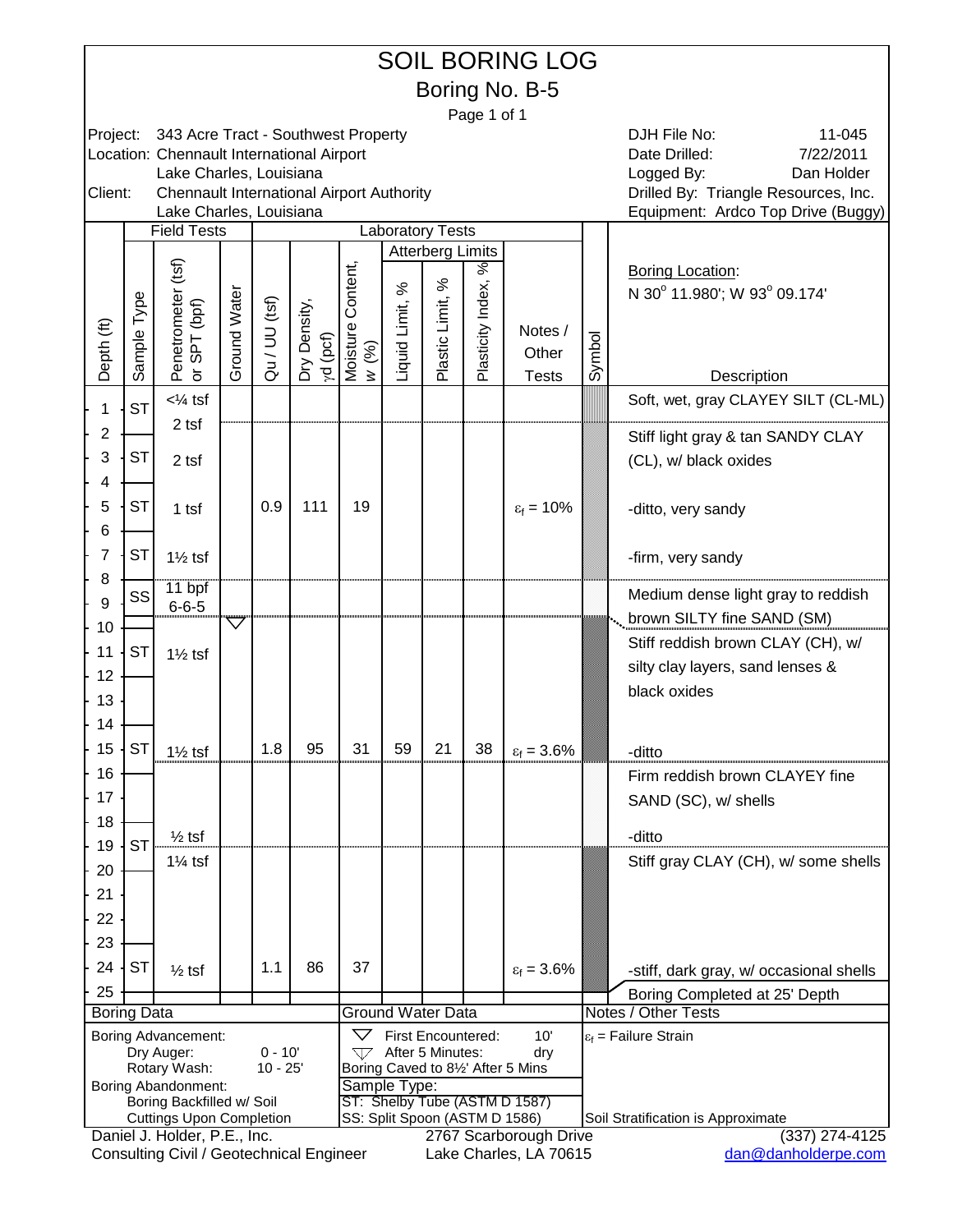# Particle Size Analysis (ASTM D 422)

Sample Location: B-1, 0' - 2'

Sample Description: FILL - Firm brown & dark brown very SILTY CLAY (CL), w/ roots & light gray silty clay pockets

| Particle<br>Percent   |                              |                                          |                     | Gravel |                          | Sand                          | Silt                                      |                        |  |
|-----------------------|------------------------------|------------------------------------------|---------------------|--------|--------------------------|-------------------------------|-------------------------------------------|------------------------|--|
| Size                  |                              | Finer                                    |                     |        | <b>Coarse to Medium</b>  | Fine                          |                                           | Clay                   |  |
| (Sieve) (mm.          | By Wt.                       |                                          |                     |        |                          |                               |                                           |                        |  |
| $1\frac{1}{2}$        | 38.100                       |                                          |                     |        | U.S. Standard Sieve Size |                               |                                           |                        |  |
| $\frac{3}{4}$ "       | 19.050                       |                                          |                     |        |                          | #100<br>#200<br>#40<br>#60    |                                           |                        |  |
| $\frac{3}{8}$ "       | 9.525                        |                                          | 100                 |        | #4<br>#10<br>#20         |                               |                                           |                        |  |
| #4                    | 4.750                        |                                          |                     |        |                          |                               |                                           |                        |  |
| #10                   | 2.000                        | 100                                      |                     |        |                          |                               |                                           |                        |  |
| #30                   | 99<br>0.600                  |                                          | 90                  |        |                          |                               |                                           |                        |  |
| #50                   | 99<br>0.300                  |                                          |                     |        |                          |                               |                                           |                        |  |
| #100                  | 90<br>0.150                  |                                          | 80                  |        |                          |                               |                                           |                        |  |
| #200                  | 59<br>0.075                  |                                          |                     |        |                          |                               |                                           |                        |  |
|                       | 49<br>0.043                  |                                          | 70                  |        |                          |                               |                                           |                        |  |
|                       | 47<br>0.031                  |                                          |                     |        |                          |                               |                                           |                        |  |
|                       | 41<br>0.020                  |                                          | 60                  |        |                          |                               |                                           |                        |  |
|                       | 39<br>0.016                  |                                          |                     |        |                          |                               |                                           |                        |  |
|                       | 37<br>0.012                  |                                          | Percent Finer<br>50 |        |                          |                               |                                           |                        |  |
|                       | 35<br>0.008                  |                                          |                     |        |                          |                               |                                           |                        |  |
|                       | 33<br>0.006                  |                                          | 40                  |        |                          |                               |                                           |                        |  |
|                       | 32<br>0.005                  |                                          |                     |        |                          |                               |                                           |                        |  |
|                       | 32<br>0.004                  |                                          | 30                  |        |                          |                               |                                           |                        |  |
|                       | 0.003                        | 28                                       |                     |        |                          |                               |                                           |                        |  |
|                       |                              |                                          | 20                  |        |                          |                               |                                           |                        |  |
|                       |                              |                                          |                     |        |                          |                               |                                           |                        |  |
|                       | <b>Atterberg Limits</b>      |                                          |                     |        |                          |                               |                                           |                        |  |
| Liquid Limit, LL:     |                              | 46                                       | 10                  |        |                          |                               |                                           |                        |  |
| Plastic Limit, PL:    |                              | 16                                       |                     |        |                          |                               |                                           |                        |  |
| Plasticity Index, PI: |                              | 30                                       | $\Omega$<br>100     | $10\,$ | $\overline{1}$           | 0.1                           | 0.01                                      | 0.001                  |  |
| Moisture Content, w:  |                              | 22                                       |                     |        |                          | <b>Particle Diameter (mm)</b> |                                           |                        |  |
|                       | Daniel J. Holder, P.E., Inc. |                                          |                     |        | Chennault Sites 2 & 2A   |                               | Project Engineer: DJH DJH File No. 14-109 |                        |  |
|                       |                              | Consulting Civil / Geotechnical Engineer |                     |        | Lake Charles, Louisiana  |                               | Drawn By:                                 | Date:<br>22 Dec 14     |  |
|                       | 2767 Scarborough Drive       |                                          |                     |        | for                      |                               | 044<br>Checked By:                        | Figure No.<br>PSA-1    |  |
|                       | Lake Charles, LA 70615       |                                          |                     |        | SJB Group, LLC           |                               |                                           | Particle Size Analysis |  |
| (337) 274-4125        |                              | dan@danholderpe.com                      |                     |        | Baton Rouge, Louisiana   |                               |                                           | $B-1, 0' - 2'$         |  |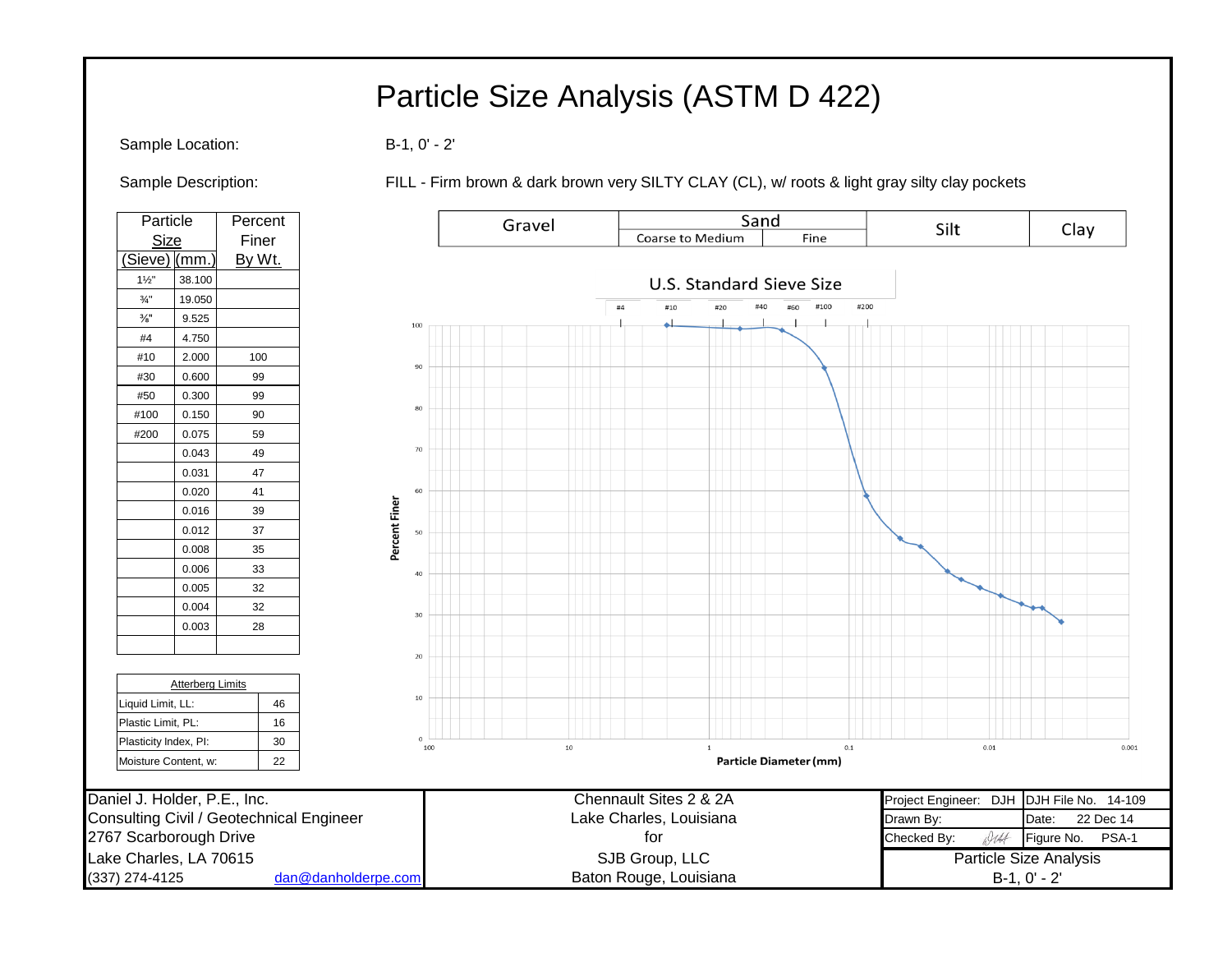# Particle Size Analysis (ASTM D 422)

Sample Location: B-2, 0' - 2'

Sample Description: Firm dark gray w/ brown SILTY CLAY (CL), w/ brown oxides